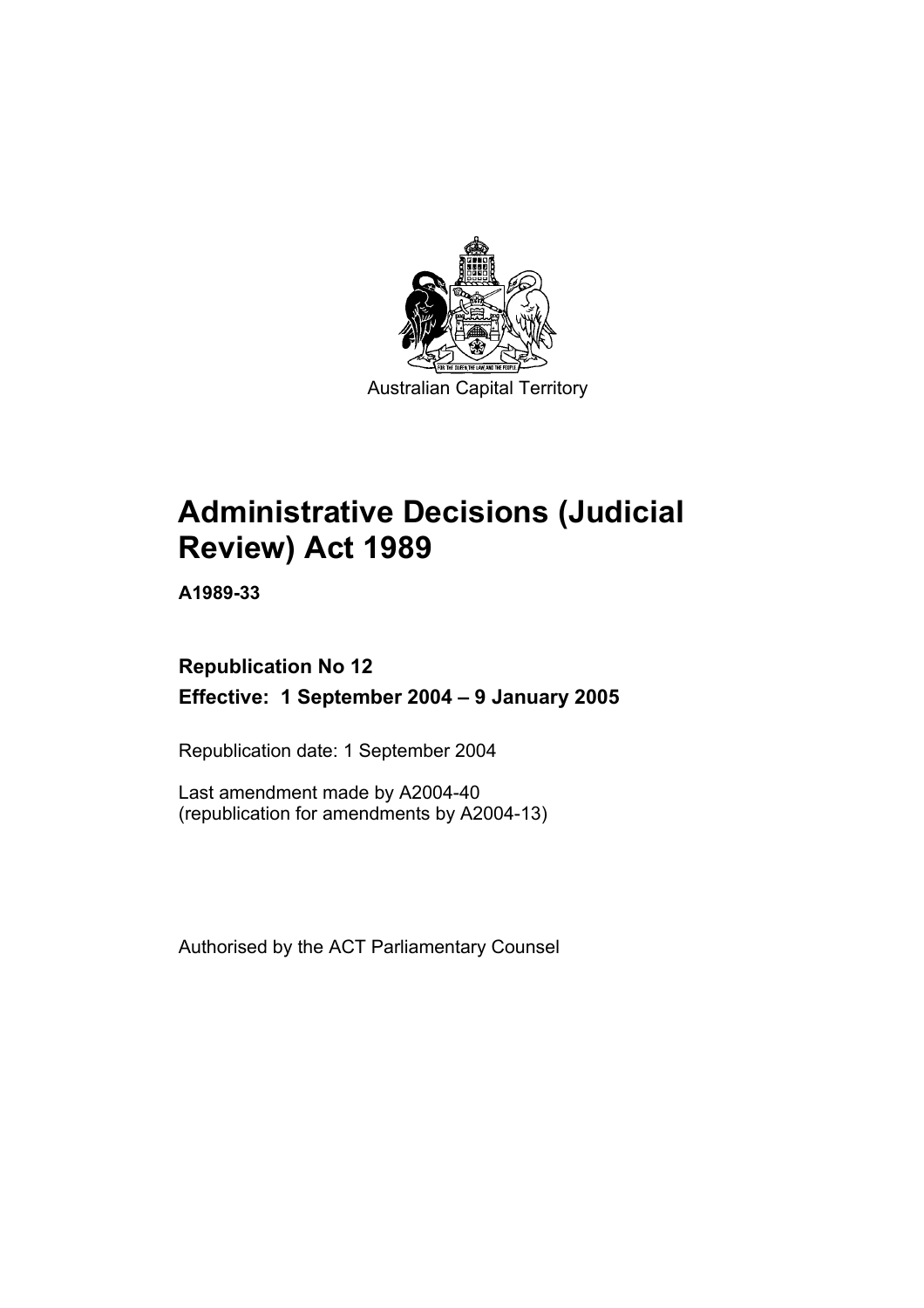# **About this republication**

### **The republished law**

This is a republication of the *Administrative Decisions (Judicial Review) Act 1989* (including any amendment made under the *Legislation Act 2001*, part 11.3 (Editorial changes)) as in force on 1 September 2004*.* It also includes any amendment, repeal or expiry affecting the republished law to 1 September 2004.

The legislation history and amendment history of the republished law are set out in endnotes 3 and 4.

### **Kinds of republications**

The Parliamentary Counsel's Office prepares 2 kinds of republications of ACT laws (see the ACT legislation register at www.legislation.act.gov.au):

- authorised republications to which the *Legislation Act 2001* applies
- unauthorised republications.

The status of this republication appears on the bottom of each page.

### **Editorial changes**

The *Legislation Act 2001*, part 11.3 authorises the Parliamentary Counsel to make editorial amendments and other changes of a formal nature when preparing a law for republication. Editorial changes do not change the effect of the law, but have effect as if they had been made by an Act commencing on the republication date (see *Legislation Act 2001*, s 115 and s 117). The changes are made if the Parliamentary Counsel considers they are desirable to bring the law into line, or more closely into line, with current legislative drafting practice.

This republication does not include amendments made under part 11.3 (see endnote 1).

### **Uncommenced provisions and amendments**

If a provision of the republished law has not commenced or is affected by an uncommenced amendment, the symbol  $\mathbf{U}$  appears immediately before the provision heading. The text of the uncommenced provision or amendment appears only in the last endnote.

### **Modifications**

If a provision of the republished law is affected by a current modification, the symbol  $\mathbf{M}$ appears immediately before the provision heading. The text of the modifying provision appears in the endnotes. For the legal status of modifications, see *Legislation Act 2001*, section 95.

### **Penalties**

The value of a penalty unit for an offence against this republished law at the republication date is—

- (a) if the person charged is an individual—\$100; or
- (b) if the person charged is a corporation—\$500.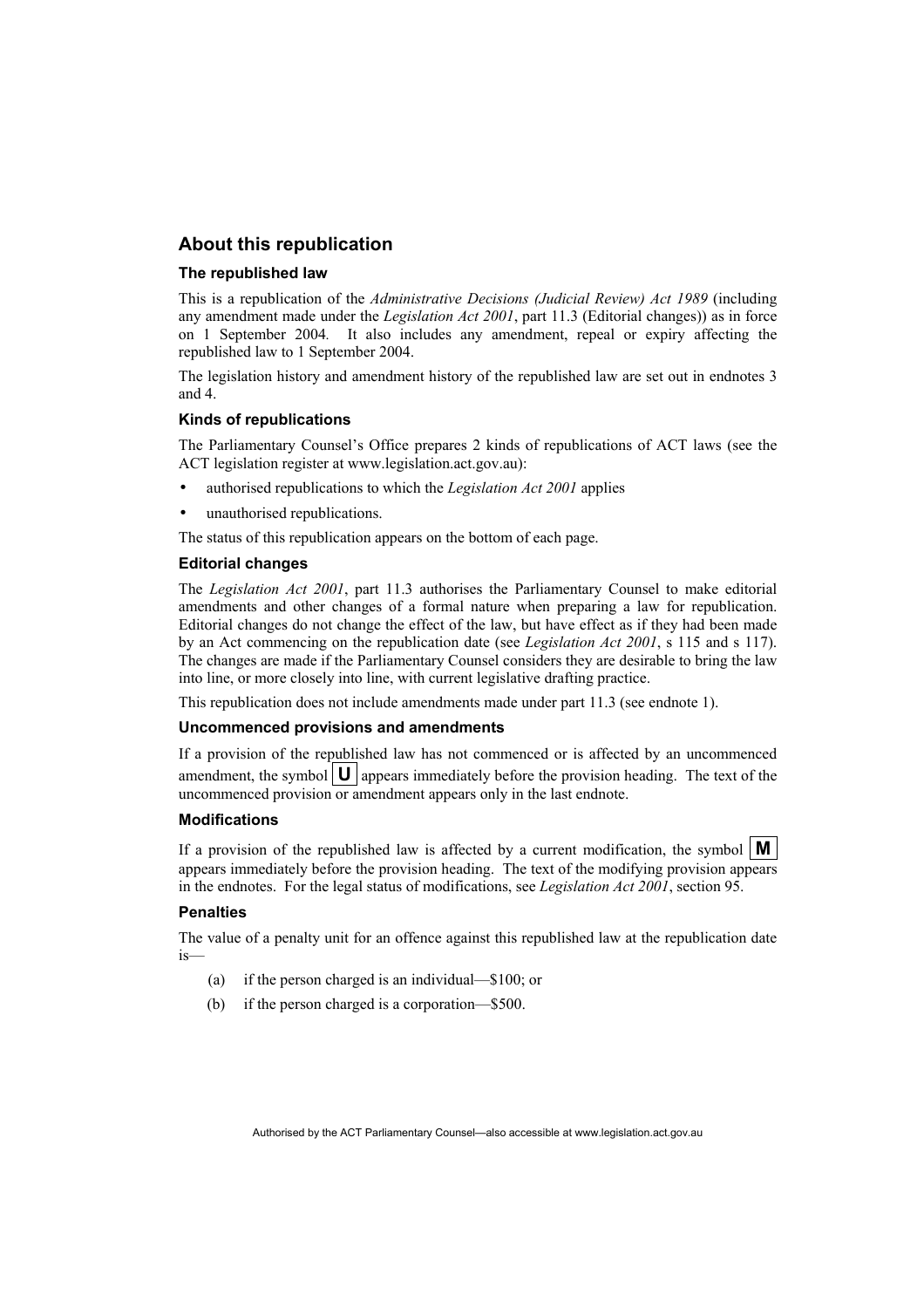

# **Administrative Decisions (Judicial Review) Act 1989**

# **Contents**

|                 |                                                                   | Page       |
|-----------------|-------------------------------------------------------------------|------------|
| 1               | Short title                                                       | 2          |
| 3               | Interpretation                                                    | 2          |
| 4               | Act to operate notwithstanding anything in existing laws          | 5          |
| 5               | Applications for review of decisions                              | 5          |
| 6               | Applications for review of conduct related to making of decisions |            |
| 7               | Applications in respect of failures to make decisions             | 9          |
| 8               | Jurisdiction of Supreme Court                                     | 10         |
| 9               | Effect of Act on other rights                                     | 10         |
| 10              | Manner of making applications                                     | 11         |
| 11              | Amendment of documents                                            | 13         |
| 12              | Application to be made a party to a proceeding                    | 13         |
| 13              | Reasons for decision may be obtained                              | 14         |
| 14              | Certain information not required to be disclosed                  | 17         |
|                 |                                                                   |            |
| R <sub>12</sub> | Administrative Decisions (Judicial Review) Act 1989               | contents 1 |
| 01/09/04        | Effective: 01/09/04-09/01/05                                      |            |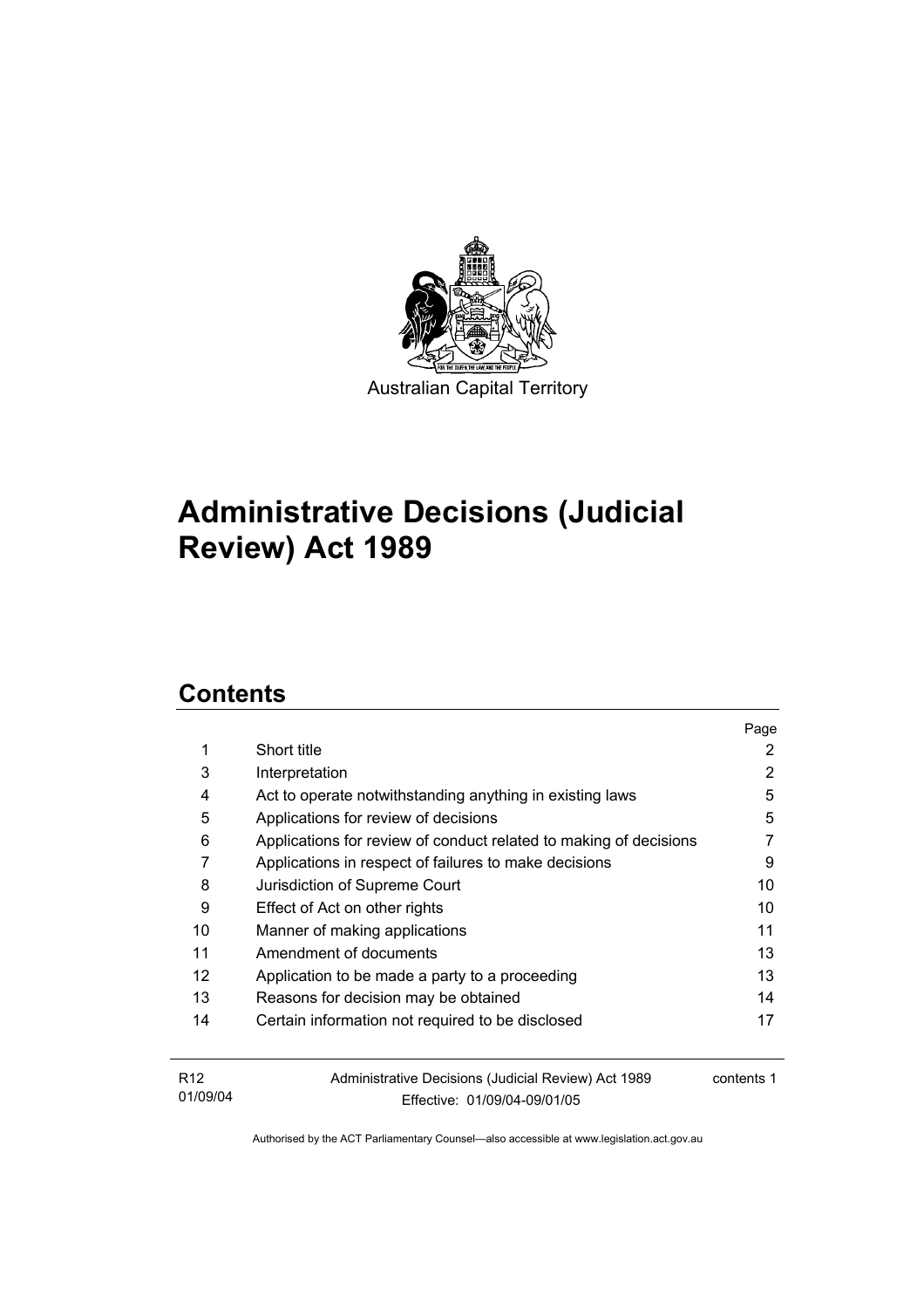| Contents          |                                                                               |      |
|-------------------|-------------------------------------------------------------------------------|------|
|                   |                                                                               | Page |
| 15                | Certification concerning the disclosure of information                        | 18   |
| 16                | Stay of proceedings                                                           | 20   |
| 17                | Powers of the Supreme Court in respect of applications for order of<br>review | 20   |
| 18                | Change in person holding, or performing the duties of, an office              | 21   |
| 19                | Intervention by Minister or Commonwealth<br>Attorney-General                  | 22   |
| 20                | Act not to apply to certain decisions                                         | 23   |
| 21                | Regulation-making power                                                       | 23   |
| 22                | Transitional-sch 1, clause 5                                                  | 24   |
| <b>Schedule 1</b> | Decisions to which this Act does not apply                                    | 25   |
| <b>Schedule 2</b> | Decisions to which section 13 does not apply                                  | 27   |
| <b>Endnotes</b>   |                                                                               |      |
| 1                 | About the endnotes                                                            | 30   |
| 2                 | Abbreviation key                                                              | 30   |
| 3                 | Legislation history                                                           | 31   |
| 4                 | Amendment history                                                             | 34   |
| 5                 | Earlier republications                                                        | 35   |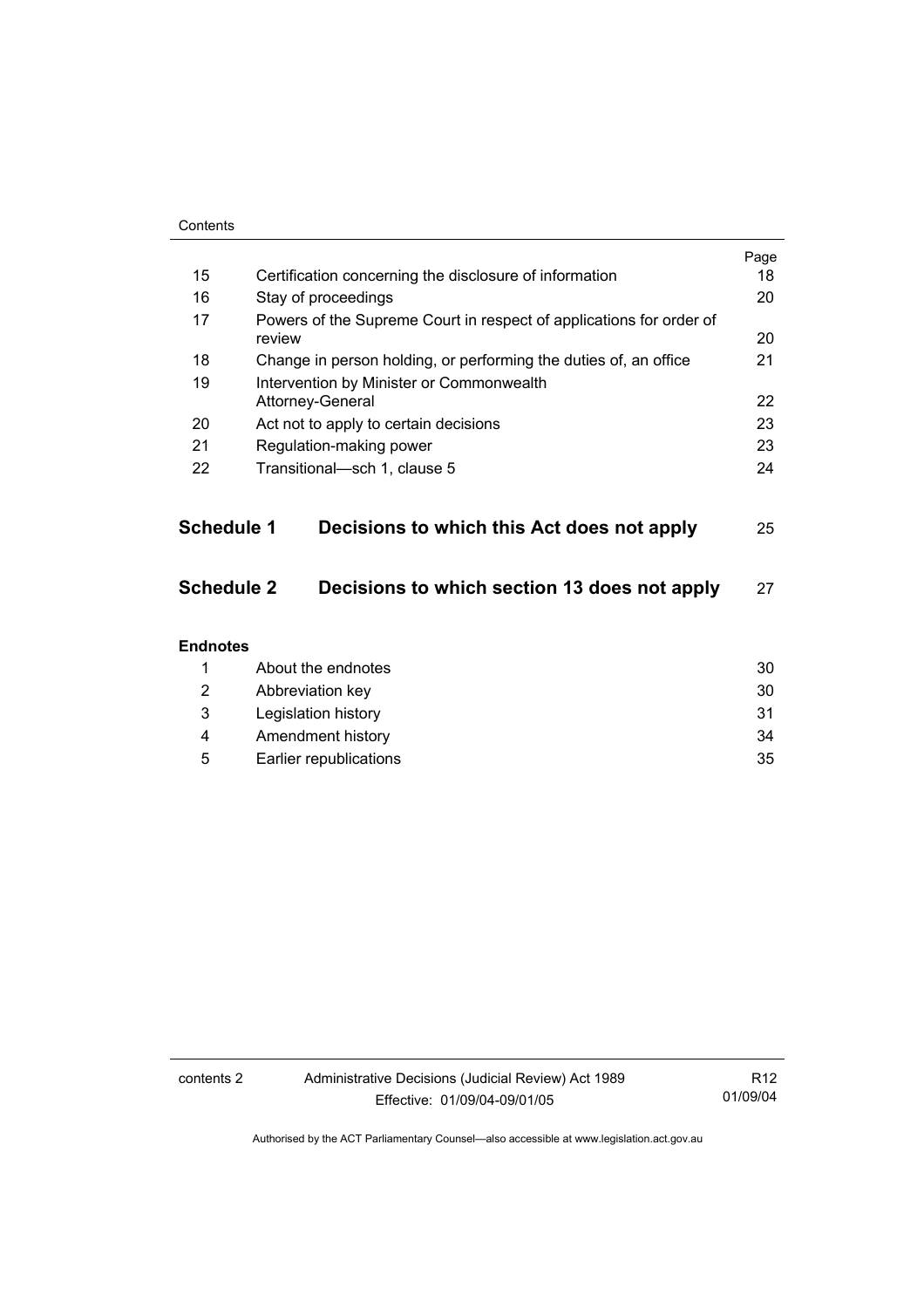

# **Administrative Decisions (Judicial Review) Act 1989**

An Act relating to the review on questions of law of certain administrative decisions

R12 01/09/04

I

Administrative Decisions (Judicial Review) Act 1989 Effective: 01/09/04-09/01/05

page 1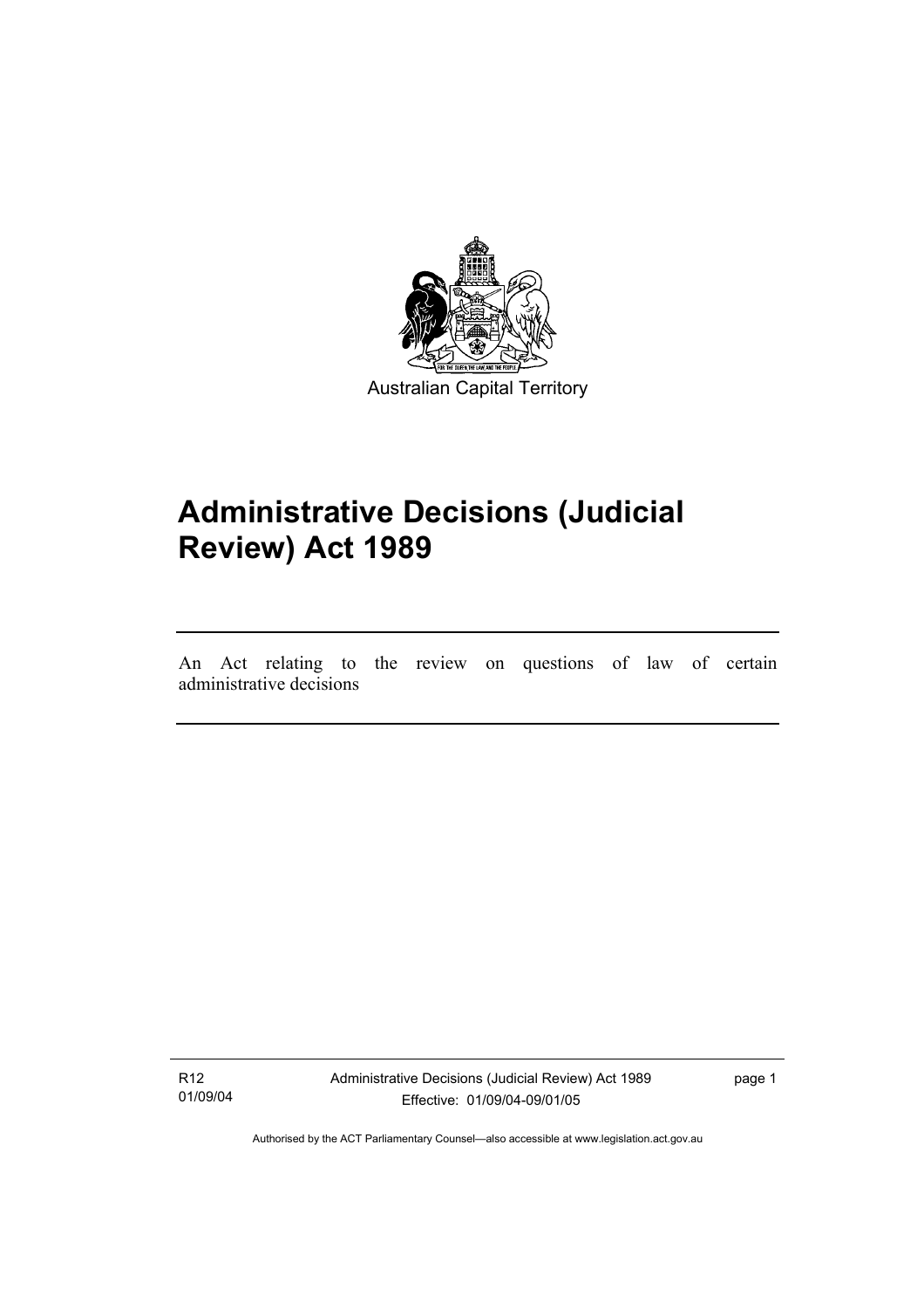# **1 Short title**

This Act may be cited as the *Administrative Decisions (Judicial Review) Act 1989*.

## **3 Interpretation**

(1) In this Act:

*decision to which this Act applies* means a decision of an administrative character made, proposed to be made or required to be made (whether in the exercise of a discretion or not) under an enactment, other than a decision specified in schedule 1.

*duty* includes a duty imposed on a person in his or her capacity as a public employee.

*enactment* means—

- (a) an Act, or a subordinate law (including part of an Act or of such a law); or
- (c) the *Australian Capital Territory (Planning and Land Management) Act 1988* (Cwlth), part 10, division 5; or
- (d) the *Canberra Water Supply (Googong Dam) Act 1974* (Cwlth).

*failure*, in relation to the making of a decision, includes a refusal to make the decision.

*judge* means a judge of the Supreme Court.

*order of review*, in relation to a decision, in relation to conduct engaged in for the purpose of making a decision or in relation to a failure to make a decision, means an order on an application made under section 5, 6 or 7 in respect of the decision, conduct or failure.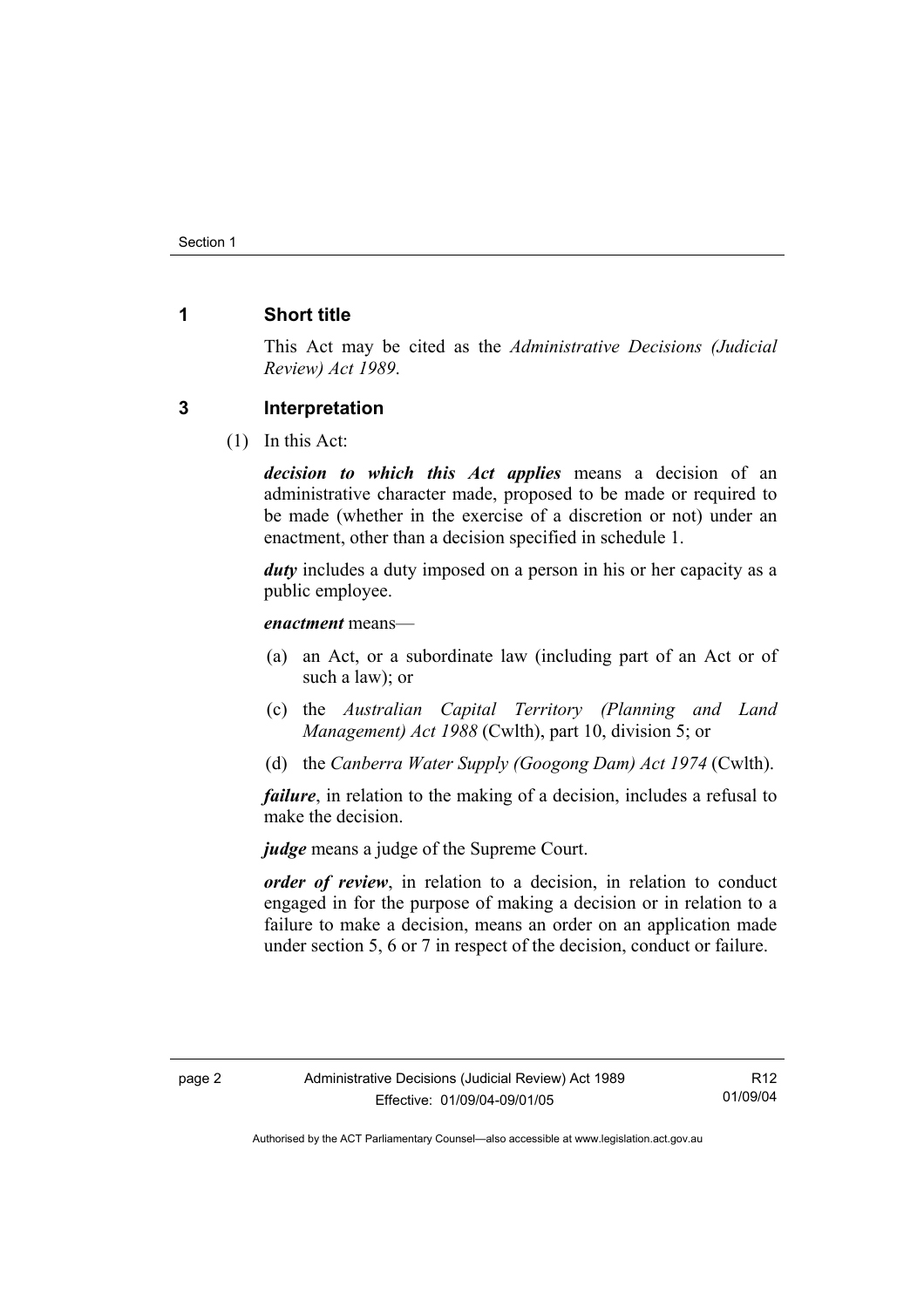*rules of court* means rules of court made under the *Supreme Court Act 1933*.

- *Note 1* A definition applies except so far as the contrary intention appears (see *Legislation Act 2001*, s 155).
- *Note 2* A reference to an Act includes a reference to the statutory instruments made or in force under the Act, including regulations (see *Legislation Act 2001*, s 104).
- (2) In this Act, a reference to the *making* of a decision includes a reference to—
	- (a) making, suspending, revoking or refusing to make an order, award or determination; or
	- (b) providing, suspending, revoking or refusing to provide a certificate, direction, approval, consent or permission; or
	- (c) issuing, suspending, revoking or refusing to issue a licence, authority or other instrument; or
	- (d) imposing a condition or restriction; or
	- (e) making a declaration, demand or requirement; or
	- (f) retaining, or refusing to deliver up, an article; or
	- (g) doing or refusing to do any other act or thing;

and a reference to a *failure to make* a decision shall be construed accordingly.

- (3) Where provision is made by an enactment for the making of a report or recommendation before a decision is made in the exercise of a power under that enactment or under another law, the making of such a report or recommendation shall be taken, for the purposes of this Act, to be the making of a decision.
- (4) In this Act—
	- (a) a reference to a person aggrieved by a decision includes a reference—

| R12      | Administrative Decisions (Judicial Review) Act 1989 | page 3 |
|----------|-----------------------------------------------------|--------|
| 01/09/04 | Effective: 01/09/04-09/01/05                        |        |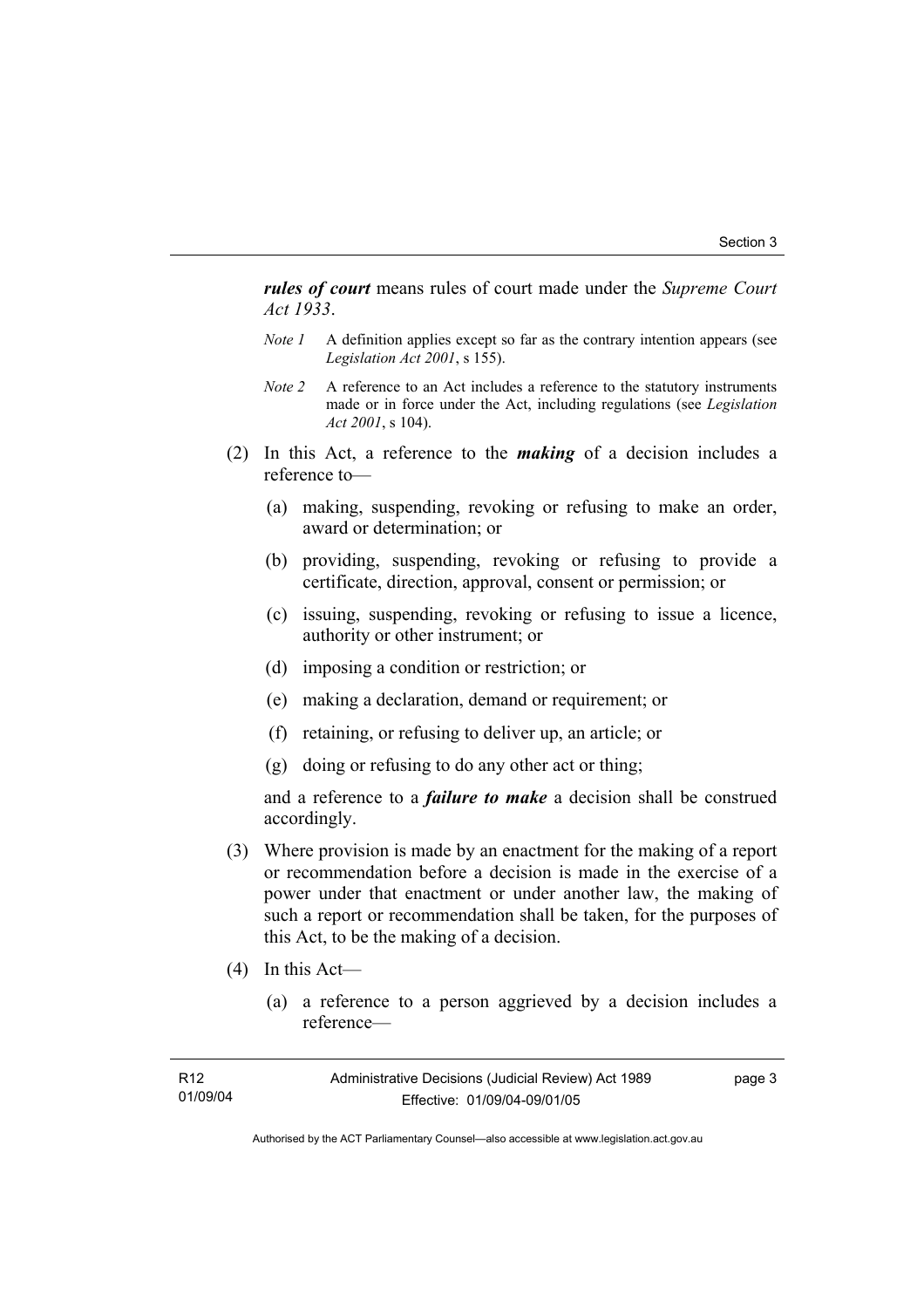- (i) to a person whose interests are adversely affected by the decision; and
- (ii) in the case of a decision by way of the making of a report or recommendation—to a person whose interests would be adversely affected if a decision were, or were not, made in accordance with the report or recommendation; and
- (b) a reference to a person aggrieved by conduct that has been, is being, or is proposed to be engaged in for the purpose of making a decision, or by a failure to make a decision, includes a reference to a person whose interests are, or would be, adversely affected by the conduct or failure; and
- (c) a reference to conduct engaged in for the purpose of making a decision includes a reference to the doing of any act or thing preparatory to the making of the decision, including the taking of evidence or the holding of an inquiry or investigation.
- (5) For the purposes of a schedule—
	- (a) a decision made, proposed to be made or required to be made by a person acting as the delegate of another person, or by a person otherwise lawfully authorised to act on behalf of another person, shall be taken to be a decision by that other person; and
	- (b) a decision made, proposed to be made or required to be made by a person for the time being acting in, or performing any of the duties of, an office or appointment shall be taken to be a decision by the holder of that office or appointment.
- (6) Where a person has nominated an address in Australia at which documents may be served on the person, a document or statement that is required by this Act to be given to the person may be sent to that address.

R12 01/09/04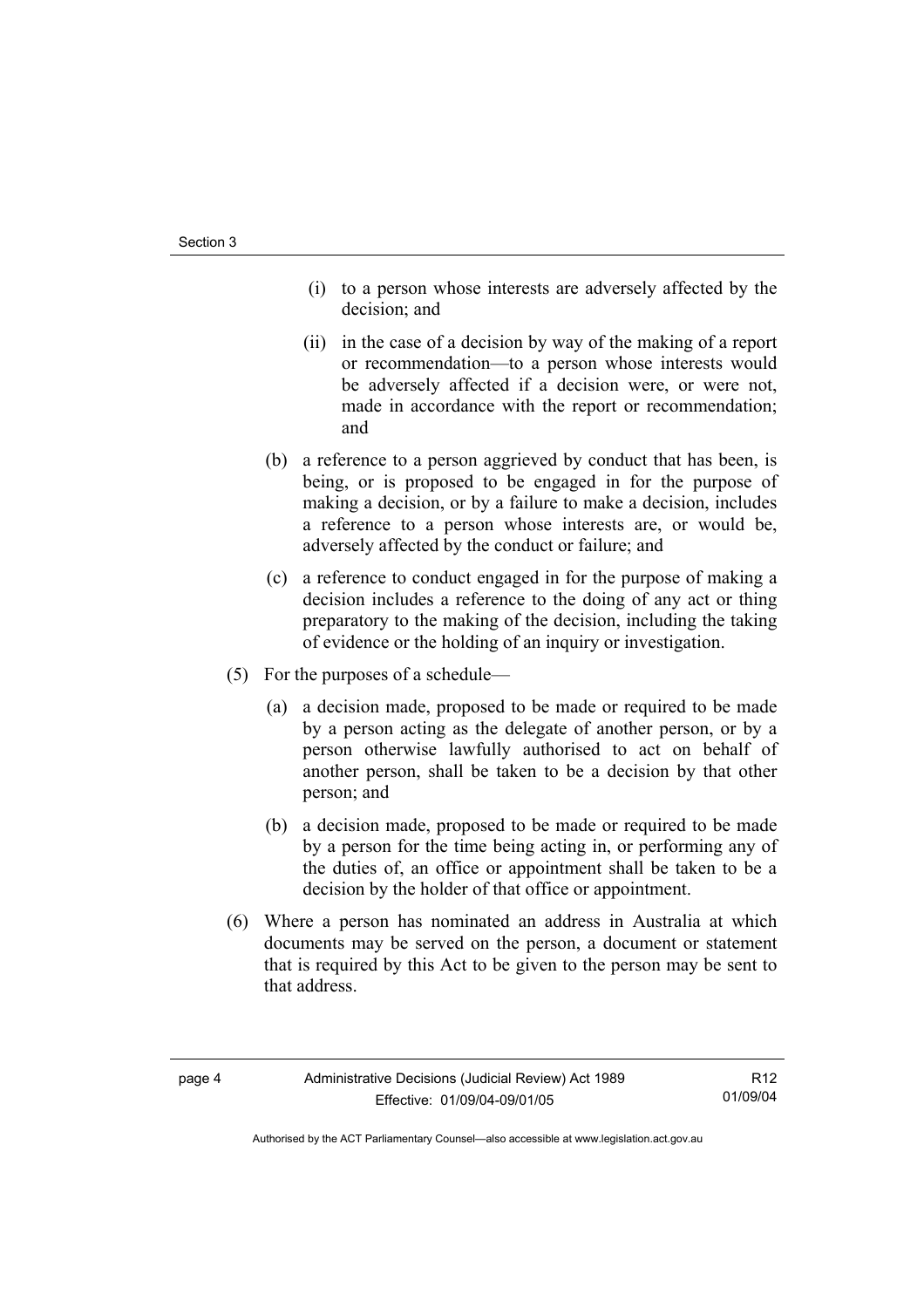### **4 Act to operate notwithstanding anything in existing laws**

This Act has effect notwithstanding anything contained in any enactment in force at the commencement of this Act.

### **5 Applications for review of decisions**

- (1) A person who is aggrieved by a decision to which this Act applies that is made after the commencement of this Act may apply to the Supreme Court for an order of review in respect of the decision on any 1 or more of the following grounds:
	- (a) that a breach of the rules of natural justice occurred in connection with the making of the decision;
	- (b) that procedures that were required by law to be observed in connection with the making of the decision were not observed;
	- (c) that the person who purported to make the decision did not have jurisdiction to make the decision;
	- (d) that the decision was not authorised by the enactment under which it was purported to be made;
	- (e) that the making of the decision was an improper exercise of the power conferred by the enactment under which it was purported to be made;
	- (f) that the decision involved an error of law, whether or not the error appears on the record of the decision;
	- (g) that the decision was induced or affected by fraud;
	- (h) that there was no evidence or other material to justify the making of the decision;
	- (j) that the decision was otherwise contrary to law.
- (2) The reference in subsection (1) (e) to an *improper exercise* of a power includes a reference to—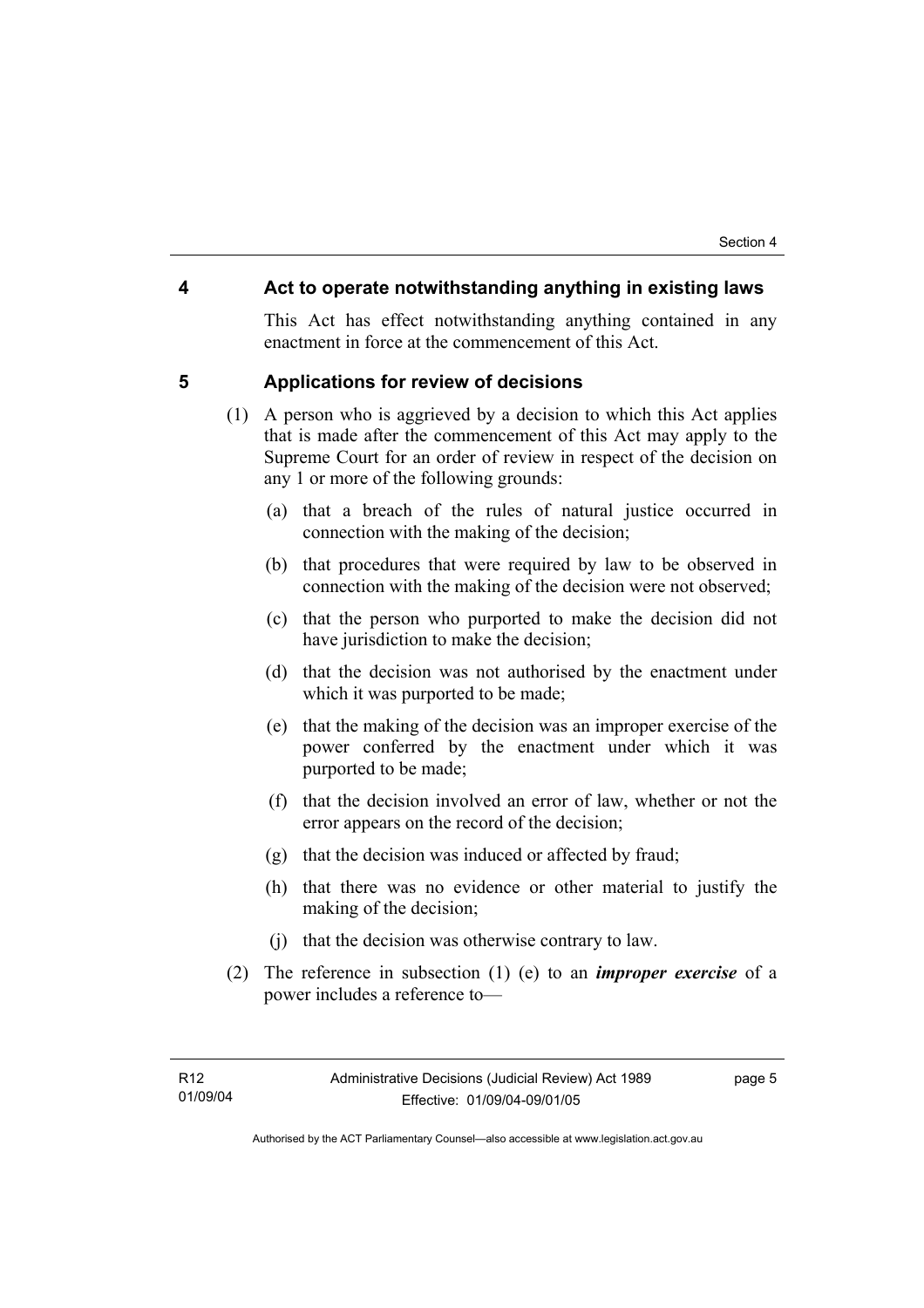- (a) taking an irrelevant consideration into account in the exercise of a power; and
- (b) failing to take a relevant consideration into account in the exercise of a power; and
- (c) an exercise of a power for a purpose other than a purpose for which the power is conferred; and
- (d) an exercise of a discretionary power in bad faith; and
- (e) an exercise of a personal discretionary power at the direction or behest of another person; and
- (f) an exercise of a discretionary power in accordance with a rule or policy without regard to the merits of the particular case; and
- (g) an exercise of a power that is so unreasonable that no reasonable person could have so exercised the power; and
- (h) an exercise of a power in such a way that the result of the exercise of the power is uncertain; and
- (j) any other exercise of a power in a way that constitutes abuse of the power.
- (3) The ground specified in subsection (1) (h) shall not be taken to be made out unless—
	- (a) the person who made the decision was required by law to reach that decision only if a particular matter was established, and there was no evidence or other material (including facts of which he or she was entitled to take notice) from which he or she could reasonably be satisfied that the matter was established; or
	- (b) the person who made the decision based the decision on the existence of a particular fact, and that fact did not exist.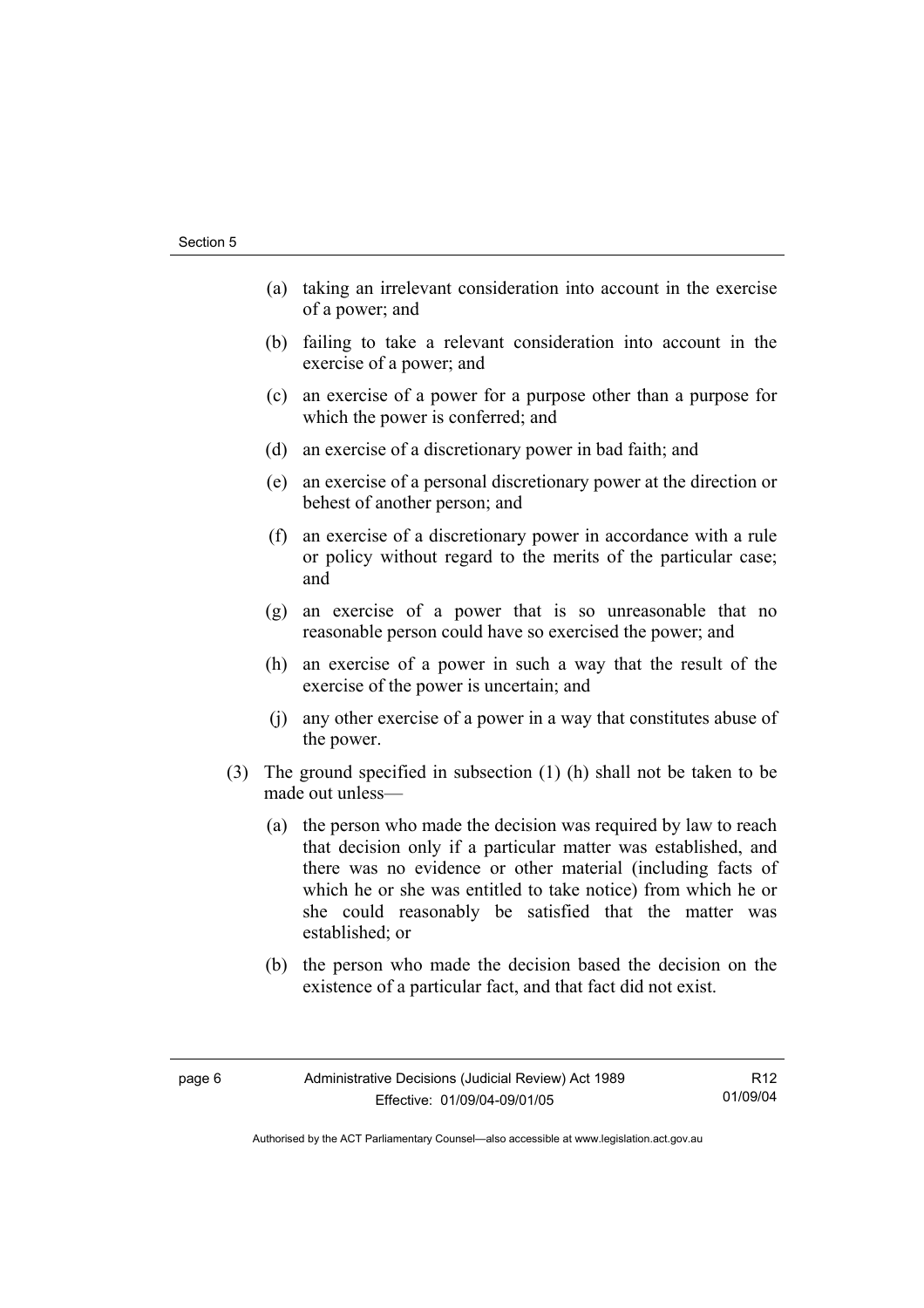# **6 Applications for review of conduct related to making of decisions**

- (1) Where a person has engaged, is engaging, or proposes to engage, in conduct for the purpose of making a decision to which this Act applies, a person who is aggrieved by the conduct may apply to the Supreme Court for an order of review in respect of the conduct on any 1 or more of the following grounds:
	- (a) that a breach of the rules of natural justice has occurred, is occurring, or is likely to occur, in connection with the conduct;
	- (b) that procedures that are required by law to be observed in respect of the conduct have not been, are not being, or are likely not to be, observed;
	- (c) that the person who has engaged, is engaging, or proposes to engage, in the conduct does not have jurisdiction to make the proposed decision;
	- (d) that the enactment under which the decision is proposed to be made does not authorise the making of the proposed decision;
	- (e) that the making of the proposed decision would be an improper exercise of the power conferred by the enactment under which the decision is proposed to be made;
	- (f) that an error of law had been, is being, or is likely to be, committed in the course of the conduct or is likely to be committed in the making of the proposed decision;
	- (g) that fraud has taken place, is taking place, or is likely to take place, in the course of the conduct;
	- (h) that there is no evidence or other material to justify the making of the proposed decision;
	- (j) that the making of the proposed decision would be otherwise contrary to law.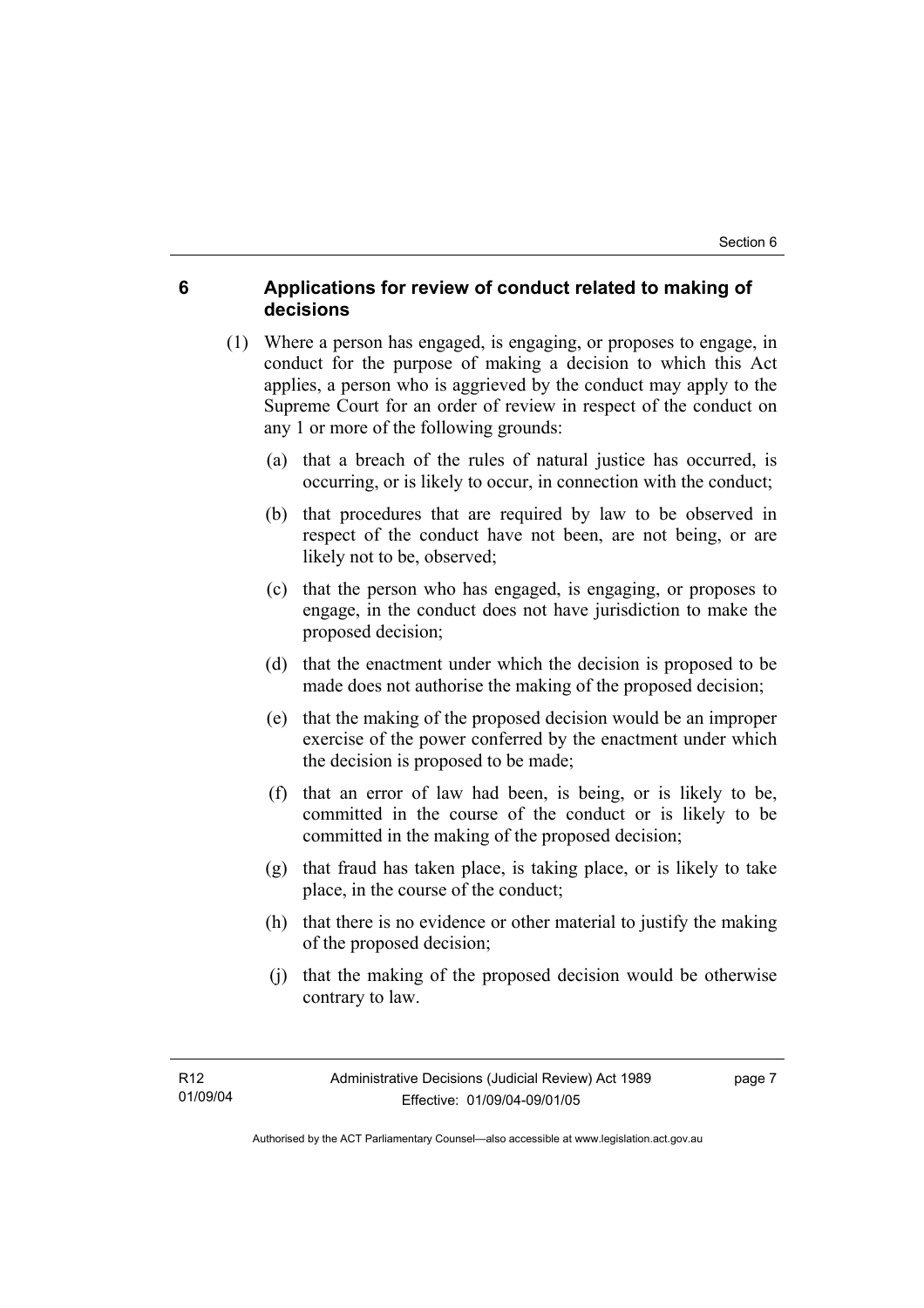- (2) The reference in subsection (1) (e) to an *improper exercise* of a power includes a reference to—
	- (a) taking an irrelevant consideration into account in the exercise of a power; and
	- (b) failing to take a relevant consideration into account in the exercise of a power; and
	- (c) an exercise of a power for a purpose other than a purpose for which the power is conferred; and
	- (d) an exercise of a discretionary power in bad faith; and
	- (e) an exercise of a personal discretionary power at the direction or behest of another person; and
	- (f) an exercise of a discretionary power in accordance with a rule or policy without regard to the merits of the particular case; and
	- (g) an exercise of a power that is so unreasonable that no reasonable person could have so exercised the power; and
	- (h) an exercise of a power in such a way that the result of the exercise of the power is uncertain; and
	- (j) any other exercise of a power in a way that constitutes abuse of the power.
- (3) The ground specified in subsection (1) (h) shall not be taken to be made out unless—
	- (a) the person who proposes to make the decision is required by law to reach that decision only if a particular matter is established, and there is no evidence or other material (including facts of which he or she was entitled to take notice) from which he or she can reasonably be satisfied that the matter is established; or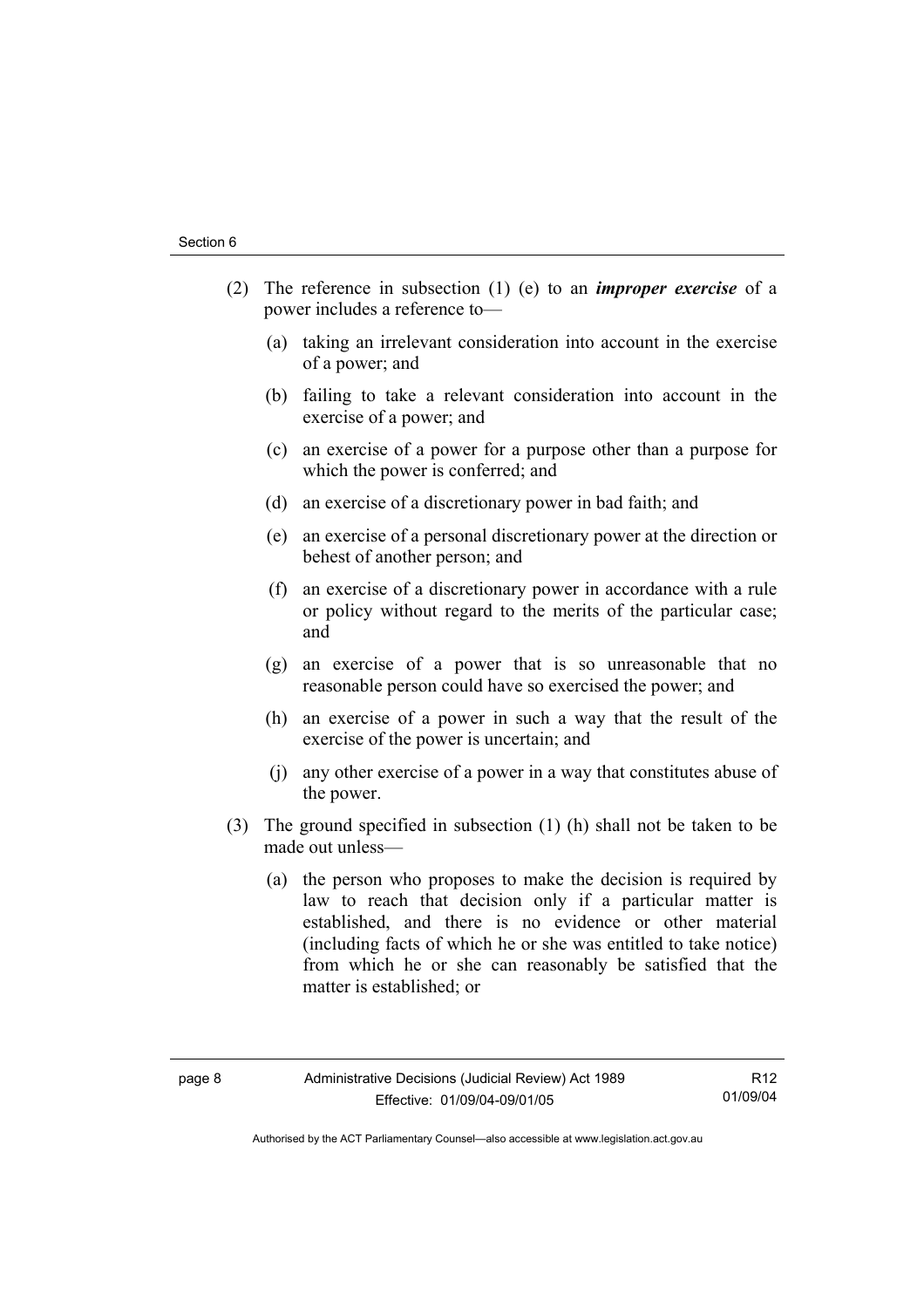(b) the person proposed to make the decision on the basis of the existence of a particular fact, and that fact does not exist.

# **7 Applications in respect of failures to make decisions**

- (1) Where—
	- (a) a person has a duty to make a decision to which this Act applies; and
	- (b) there is no law that prescribes a period within which the person is required to make that decision; and
	- (c) the person has failed to make that decision;

a person who is aggrieved by the failure of the firstmentioned person to make the decision may apply to the Supreme Court for an order of review in respect of the failure to make the decision on the ground that there has been unreasonable delay in making the decision.

- (2) Where—
	- (a) a person has a duty to make a decision to which this Act applies; and
	- (b) a law prescribes a period within which the person is required to make that decision; and
	- (c) the person has failed to make that decision before the end of that period;

a person who is aggrieved by the failure may apply to the Supreme Court for an order of review in respect of the failure to make the decision within that period on the ground that the firstmentioned person has a duty to make the decision notwithstanding that the period has expired.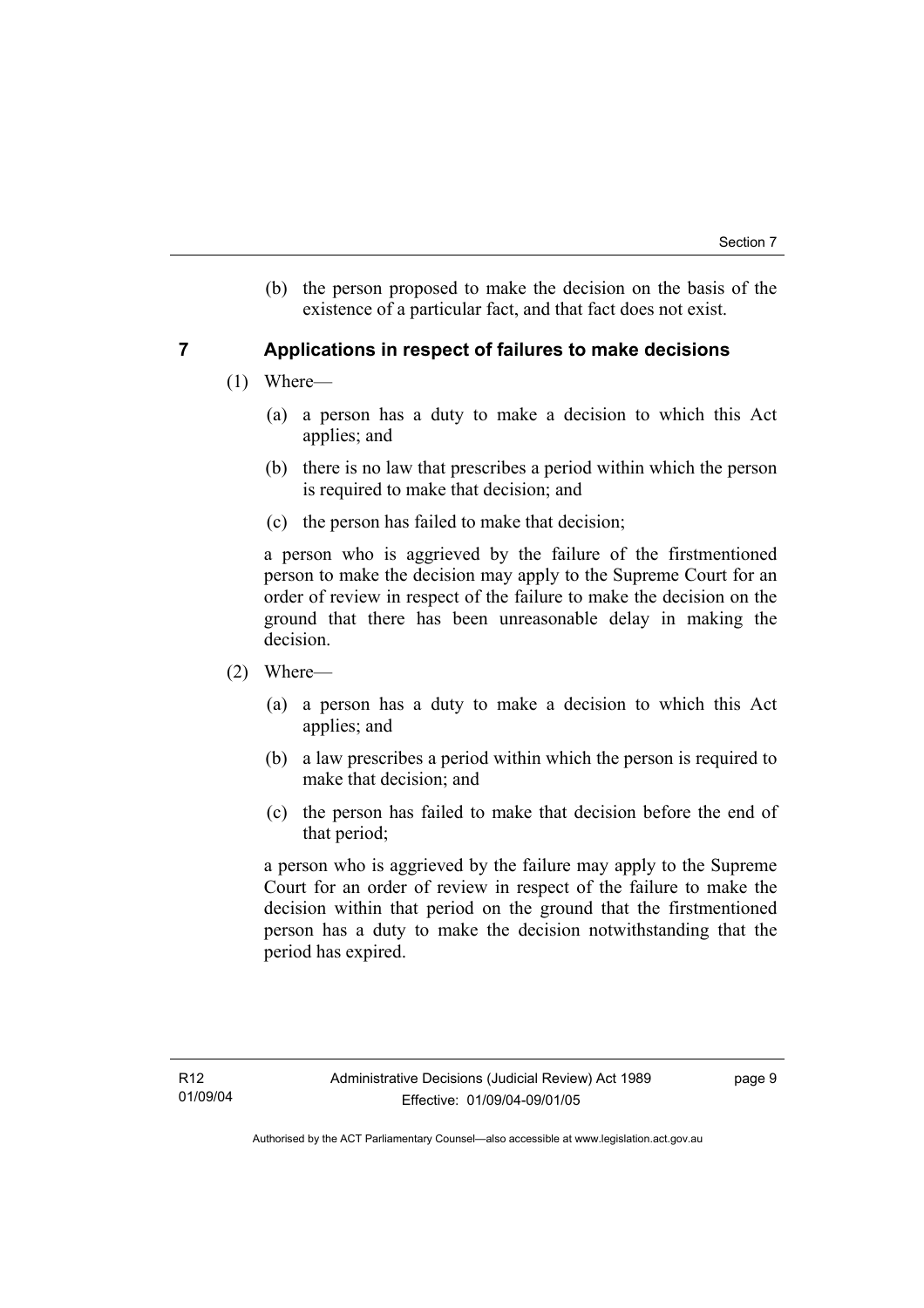# **8 Jurisdiction of Supreme Court**

The Supreme Court has jurisdiction to hear and determine applications made to the Supreme Court under this Act.

### **9 Effect of Act on other rights**

- (1) The rights conferred by sections 5, 6 and 7 on a person to seek a review—
	- (a) are in addition to, and shall not derogate from, the rights of the person to seek a review by other means; and
	- (b) shall be disregarded for the purposes of the *Ombudsman Act 1989*, section 6 (6).
- (2) Notwithstanding subsection (1)—
	- (a) the Supreme Court or any other court may, in a proceeding instituted otherwise than under this Act, refuse to grant an application for review in relation to a matter if an application for review of that matter has been made to the Supreme Court under section 5, 6 or 7; and
	- (b) the Supreme Court may, in its discretion, refuse to grant an application for review of a matter under section 5, 6 or 7 if—
		- (i) the applicant has sought a review by a court including the Supreme Court of the matter otherwise than under this Act; or
		- (ii) adequate provision is made by a law other than this Act under which the applicant is entitled to seek a review of that matter; or
		- (iii) the matter to which the application relates arises under the *Land (Planning and Environment) Act 1991* or the *Heritage Objects Act 1991* and is a matter being reviewed, or for which application has been made for review, under a law other than this Act, whether on the

| page 10 | Administrative Decisions (Judicial Review) Act 1989 | R <sub>12</sub> |
|---------|-----------------------------------------------------|-----------------|
|         | Effective: 01/09/04-09/01/05                        | 01/09/04        |

Authorised by the ACT Parliamentary Counsel—also accessible at www.legislation.act.gov.au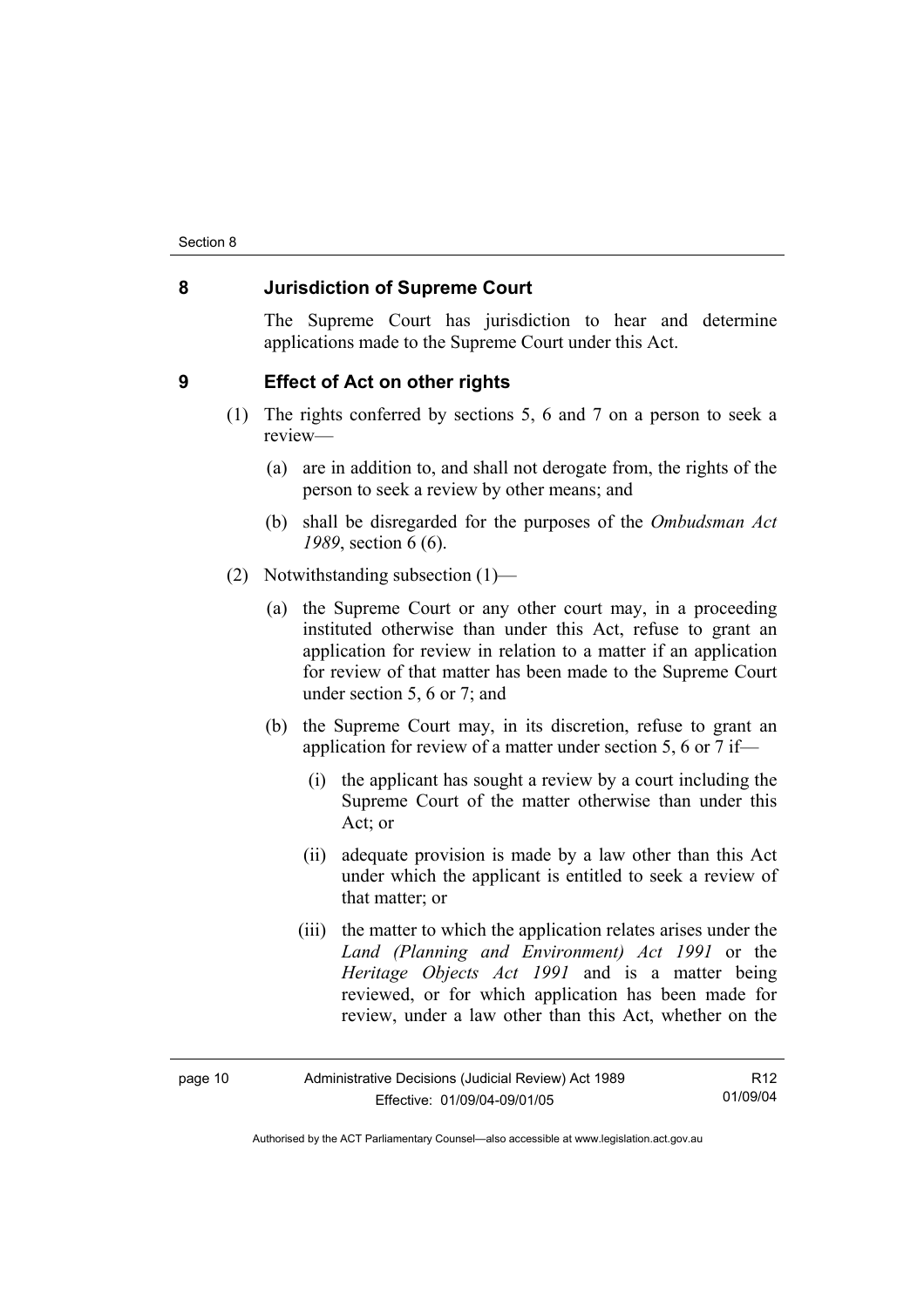application of the person who has made application to the Supreme Court for review of the matter under this Act or any other person.

(3) In this section:

*review* includes a review by way of reconsideration, rehearing, appeal, the grant of an injunction or of a prerogative or statutory writ or the making of a declaratory or other order.

# **10 Manner of making applications**

- (1) An application to the Supreme Court for an order of review—
	- (a) shall be made in such manner as is prescribed by rules of court; and
	- (b) shall set out the grounds of the application; and
	- (c) shall be lodged with the registry of the Supreme Court and, in the case of an application in relation to a decision the terms of which were recorded in writing and set out in a document that was provided to the applicant, including such a decision that a person purported to make after the end of the period within which it was required to be made, shall be so lodged within the application period or within such further time as the Supreme Court (whether before or after the end of the application period) allows.
- (2) Any other application to the Supreme Court under this Act shall be made as prescribed by rules of court.
- (3) The application period for the purposes of subsection (1) (c) is the period commencing on the day on which the decision is made and ending on the 28th day after—
	- (a) if the decision sets out the findings on material questions of fact, refers to the evidence or other material on which those findings were based and gives the reasons for the decision—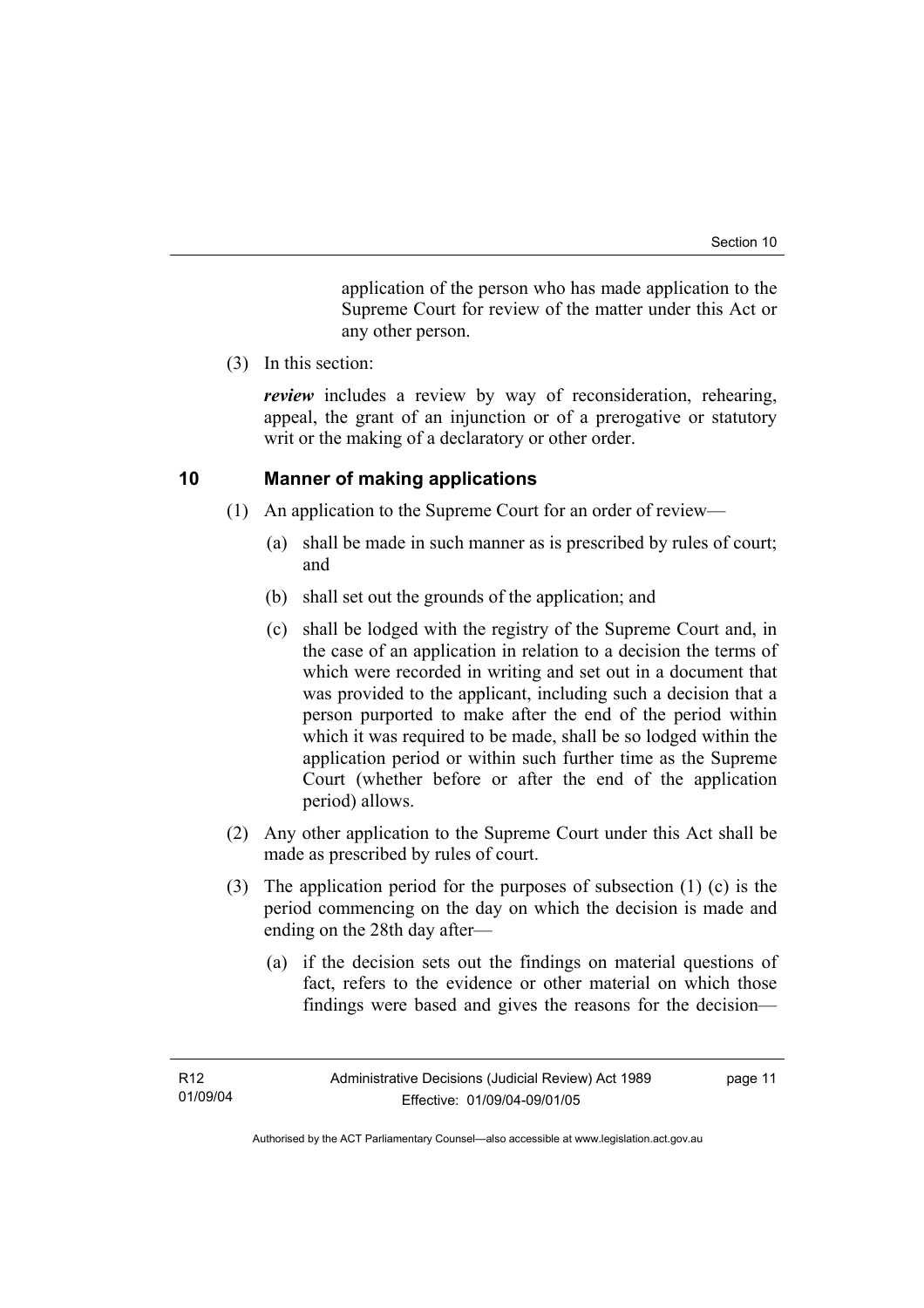the day on which a document setting out the terms of the decision is provided to the applicant; or

- (b) in any other case—
	- (i) if a statement in writing setting out those findings, referring to that evidence or other material and giving those reasons is provided to the applicant otherwise than under section 13 (1) not later than the 28th day after the day on which a document setting out the terms of the decision is provided to the applicant—the day on which the statement is so provided; or
	- (ii) if the applicant, in accordance with section 13 (1), requests the person who made the decision to provide a statement as mentioned in that subsection—the day on which the statement is provided, the applicant is notified in accordance with section 13 (3) that the applicant was not entitled to make the request, the Supreme Court makes an order under section 13 (5) declaring that the applicant was not entitled to make the request or the applicant is notified in accordance with section 14 (3) or 15 (4) that the statement will not be provided; or
	- (iii) in any other case—the day on which a document setting out the terms of the decision is provided to the applicant.
- (4) Where—
	- (a) no period is prescribed for the making of applications for orders of review in relation to a particular decision; or
	- (b) no period is prescribed for the making of an application by a particular person for an order of review in relation to a particular decision;

the Supreme Court may refuse to entertain an application for an order of review in relation to the decision, or refuse to entertain an application by the person, as the case may be, if the Supreme Court

| page 12 | Administrative Decisions (Judicial Review) Act 1989 | R <sub>12</sub> |
|---------|-----------------------------------------------------|-----------------|
|         | Effective: 01/09/04-09/01/05                        | 01/09/04        |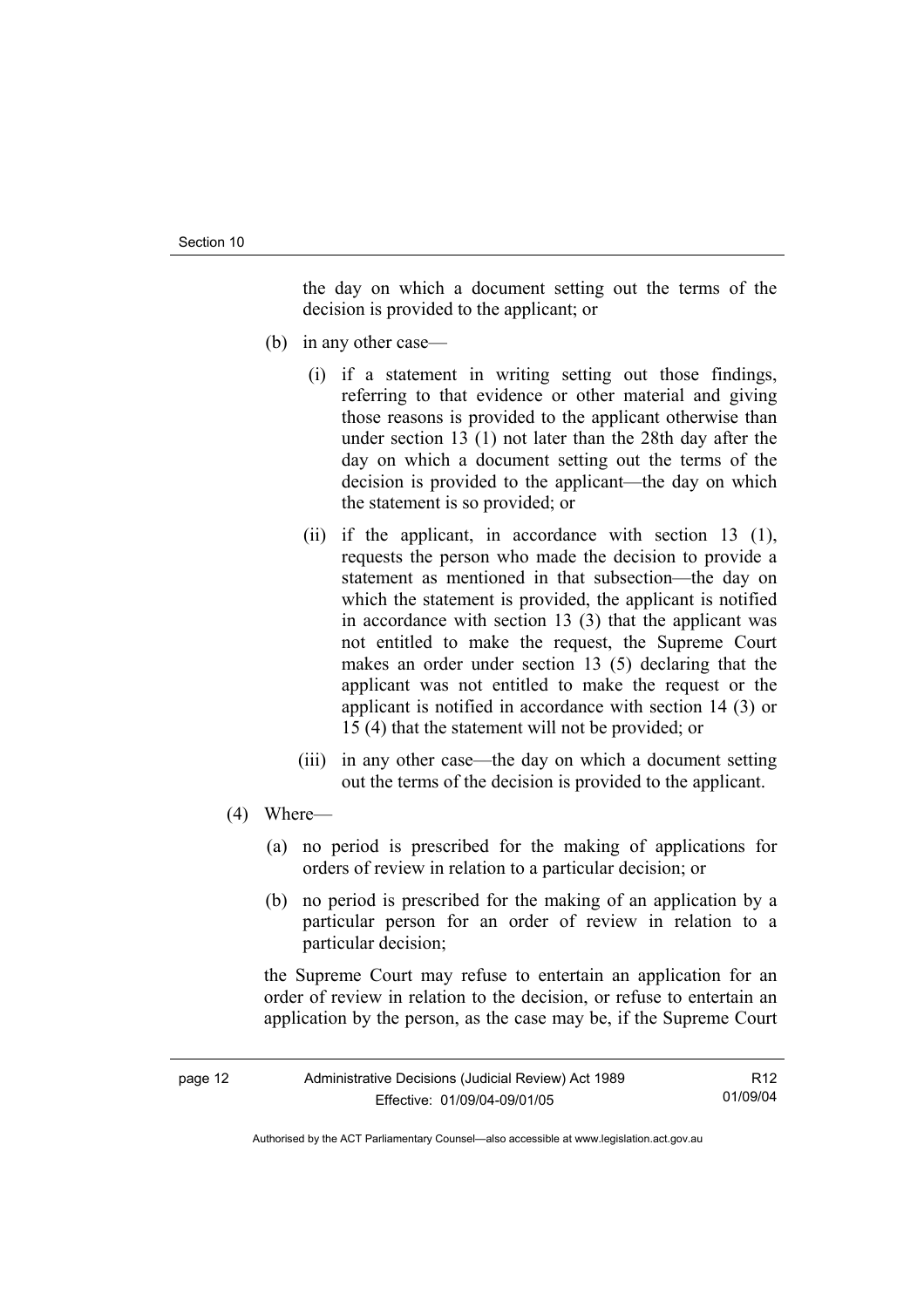is of the opinion that the application was not made within a reasonable time after the decision was made.

- (5) In forming an opinion for the purposes of subsection (4), the Supreme Court shall have regard to—
	- (a) the time when the applicant became aware of the making of the decision; and
	- (b) if subsection (4) (b) applies—any period prescribed for the making by another person of an application for an order of review in relation to the decision; and
	- (c) such other matters as it considers relevant.
- (6) The applicant for an order of review is not limited to the grounds set out in the application but, if he or she wishes to rely on a ground not so set out, the Supreme Court may direct that the application be amended to specify that ground.
- (7) The rules of court may make provision for and in relation to service on appropriate persons of copies of documents lodged with the registry of the Supreme Court under this Act.
- (8) Strict compliance with rules of court made for the purposes of this section is not required and substantial compliance is sufficient.

# **11 Amendment of documents**

The Supreme Court may, on such terms as it thinks fit, permit a document lodged with the registry of the Supreme Court in connection with an application under this Act to be amended and may, if it thinks fit, direct such a document to be amended in a manner specified by the Supreme Court.

# **12 Application to be made a party to a proceeding**

 (1) A person interested in a decision, conduct or failure in relation to which an application has been made to the Supreme Court under this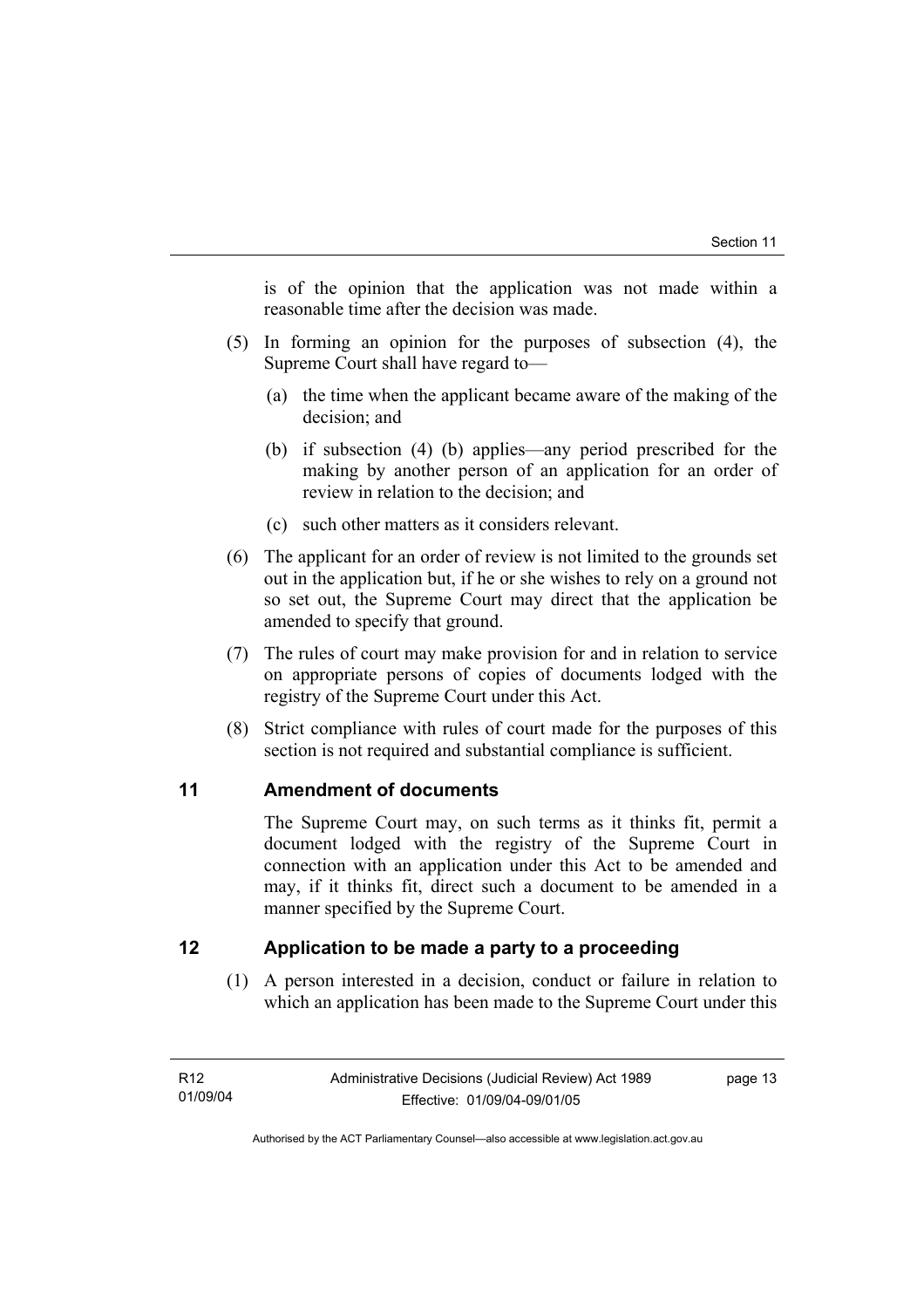Act may apply to the Supreme Court to be made a party to the application.

- (2) The Supreme Court may, in its discretion—
	- (a) grant the application either unconditionally or subject to such conditions as it thinks fit; or
	- (b) refuse the application.

## **13 Reasons for decision may be obtained**

- (1) Where a person makes a decision to which this section applies, any person who is entitled to make an application to the Supreme Court under section 5 in relation to the decision may, by notice in writing given to the person who made the decision, request the person to provide a statement in writing setting out the findings on material questions of fact, referring to the evidence or other material on which those findings were based and giving the reasons for the decision.
- (2) Where such a request is made, the person who made the decision shall, subject to this section, as soon as practicable and in any event within 28 days after receiving the request, prepare the statement and give it to the person who made the request.
- (3) Where a person to whom such a request is made is of the opinion that the applicant was not entitled to make the request, the firstmentioned person may, within 28 days after receiving the request—
	- (a) provide to the applicant a notice in writing stating that opinion; or
	- (b) apply to the Supreme Court under subsection (5) for an order declaring that applicant was not entitled to make the request.
- (4) Where a person provides a notice under subsection (3), or applies to the Supreme Court under subsection (5), with respect to a request, the person is not required to comply with the request unless—

| Administrative Decisions (Judicial Review) Act 1989<br>page 14 |                              | R12      |
|----------------------------------------------------------------|------------------------------|----------|
|                                                                | Effective: 01/09/04-09/01/05 | 01/09/04 |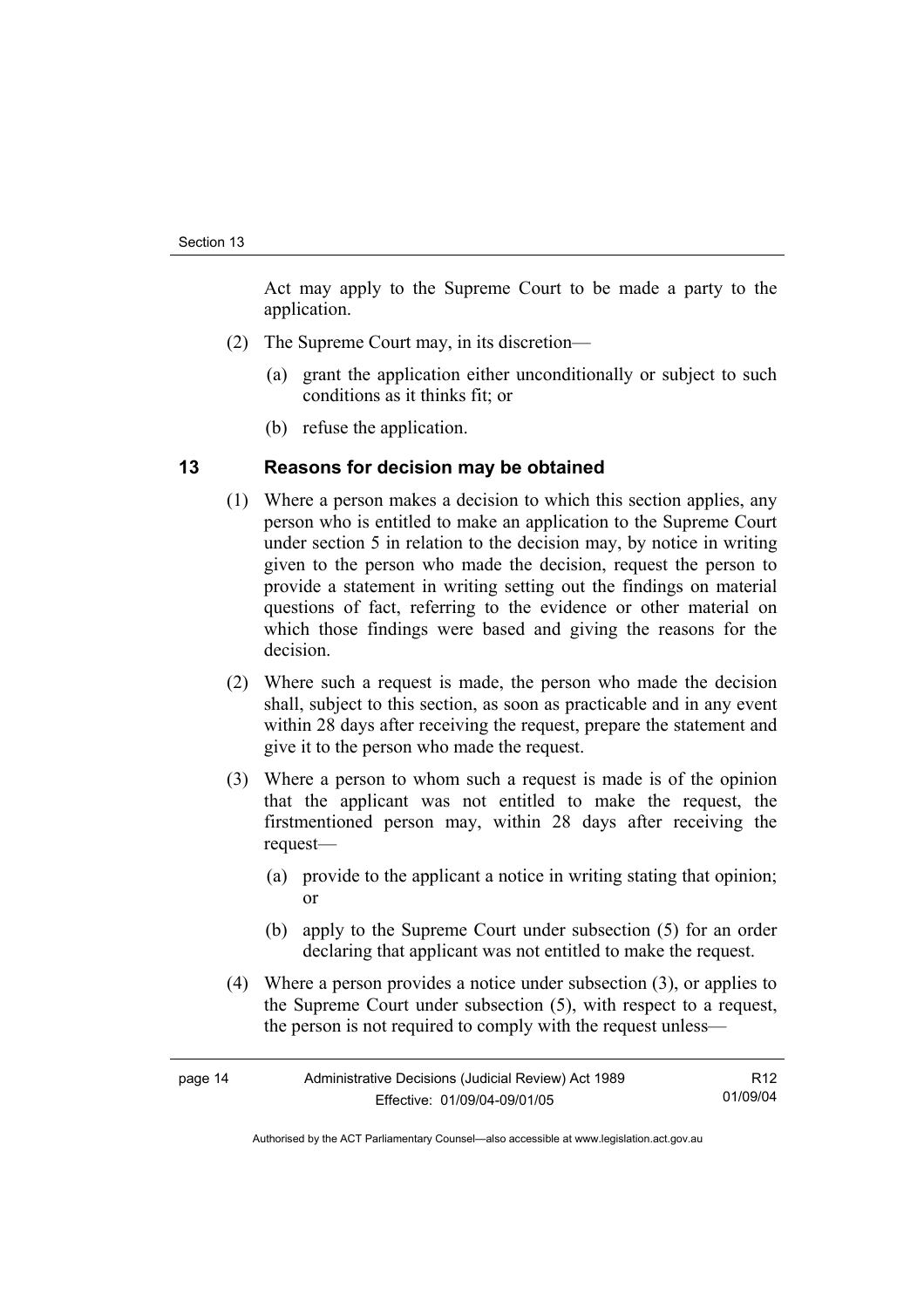- (a) the Supreme Court, on an application under subsection (5), declares that the applicant was entitled to make the request; or
- (b) the person has applied to the Supreme Court under subsection (5) for an order declaring that the applicant was not entitled to make the request and the Supreme Court refuses that application;

and, in either of those cases, the person shall prepare the statement to which the request relates and provide it to the person who made the request within 28 days after the decision of the Supreme Court.

- (5) The Supreme Court may, on the application of—
	- (a) a person to whom a request is made under subsection (1); or
	- (b) a person who has received a notice under subsection (3);

make an order declaring that the person who made the request concerned was, or was not, entitled to make the request.

- (6) A person to whom a request for a statement in relation to a decision is made under subsection (1) may refuse to prepare and provide the statement if—
	- (a) in the case of a decision the terms of which were recorded in writing and set out in a document that was provided to the applicant—the request was not made on or before the 28th day after the day on which that document was so provided; or
	- (b) in any other case—the request was not made within a reasonable time after the decision was made;

and in any such case the person to whom the request was made shall provide to the applicant, within 14 days after receiving the request, a notice in writing stating that the statement will not be provided and giving the reason why the statement will not be so provided.

 (7) For the purposes of subsection (6) (b), a request for a statement in relation to a decision shall be taken to have been made within a reasonable time after the decision was made if the Supreme Court,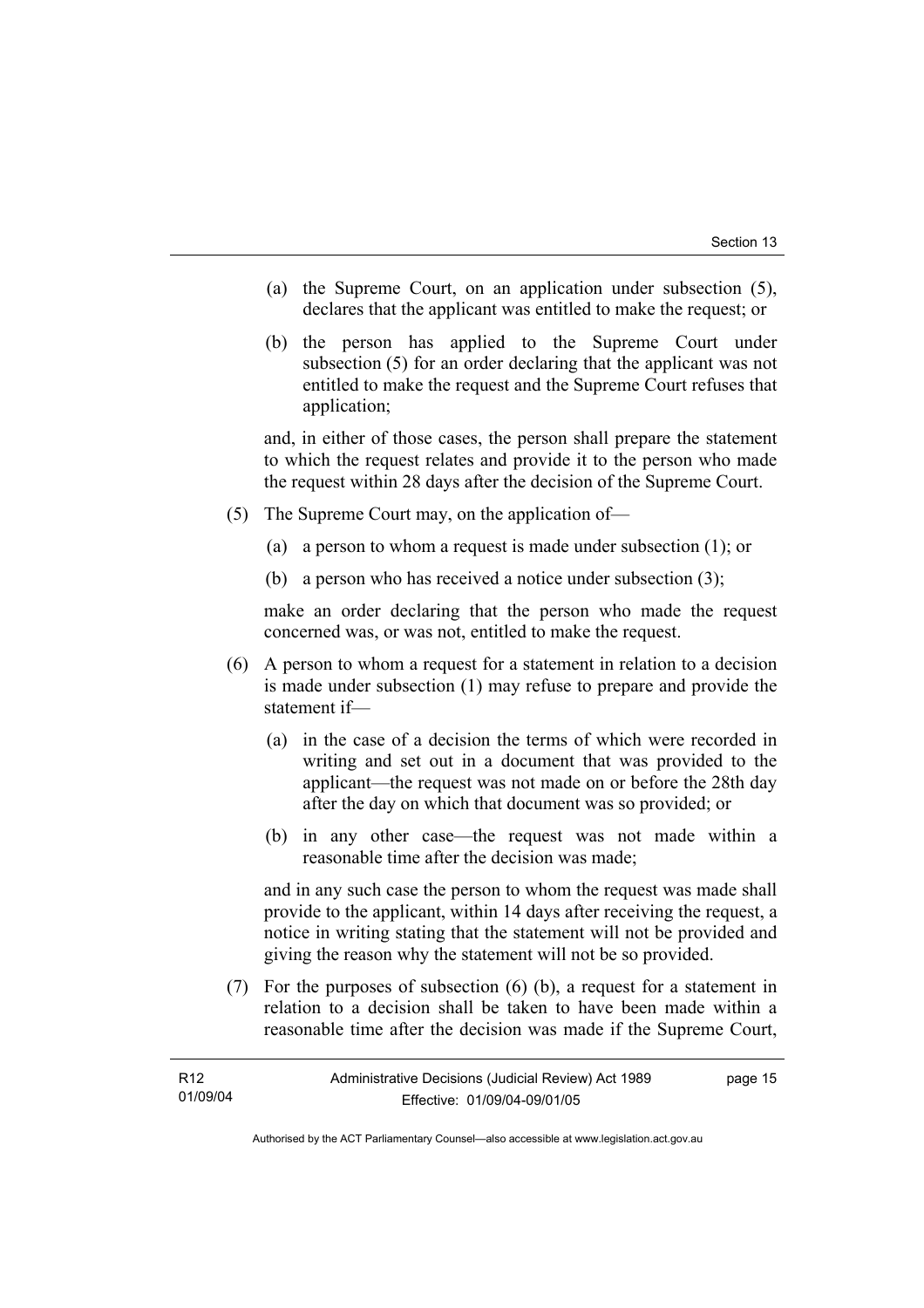on application by the applicant, declares that the request was made within a reasonable time.

- (8) If the Supreme Court, upon application for an order under this subsection made by a person to whom a statement has been provided following a request under subsection (1), considers that the statement does not contain adequate particulars of findings on material questions of fact, an adequate reference to the evidence or other material on which those findings were based or adequate particulars of the reasons for the decision, the Supreme Court may order the person who provided the statement to provide to the person who made the request, within such time as is specified in the order, an additional statement containing further and better particulars in relation to matters specified in the order with respect to those findings, that evidence or other material or those reasons.
- (9) The regulations may declare decisions not to be decisions to which this section applies.
- (10) Regulations made under subsection (9) may specify decisions in any way, whether by reference to the nature or subject matter of the decisions, by reference to the enactment or provision of an enactment under which they are made, by reference to the holder of the office by whom they are made, or otherwise.
- (11) A regulation made under subsection (9) applies only in relation to decisions made after the regulation takes effect.
- (12) In this section:

*decision to which this section applies* means a decision to which this Act applies, other than—

- (a) a decision to which the *Administrative Appeals Tribunal Act 1989*, section 26 applies; or
- (b) a decision that includes, or is accompanied by, a statement setting out findings of facts, a reference to the evidence or

R12 01/09/04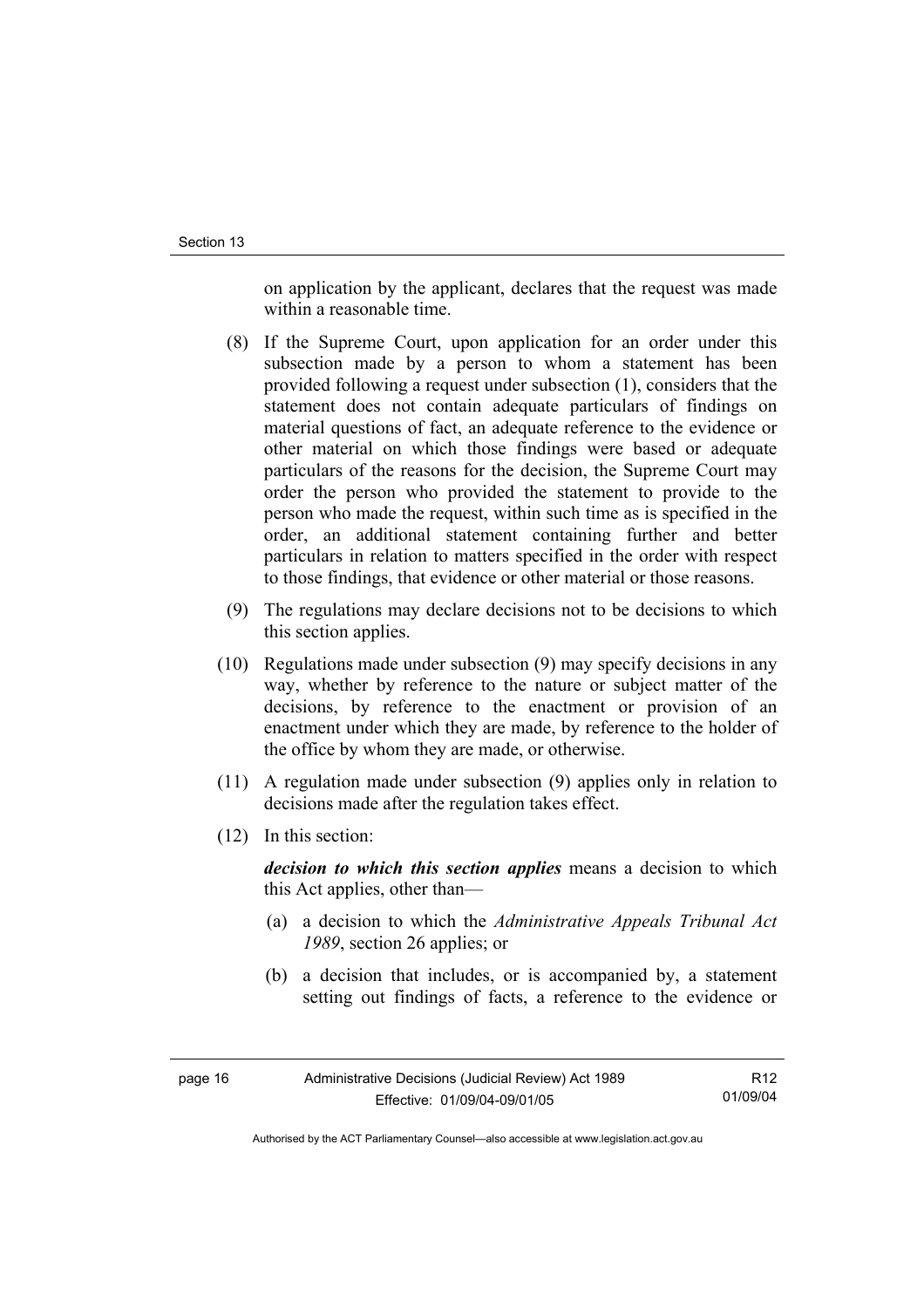other material on which those findings were based and the reasons for the decision; or

(c) a decision to which schedule 2 applies.

### **14 Certain information not required to be disclosed**

- (1) This section applies in relation to any information to which a request made to a person under section 13 (1) relates, being information that—
	- (a) relates to the personal affairs or business affairs of a person other than the person making the request; and
	- (b) is information—
		- (i) that was supplied in confidence; or
		- (ii) the publication of which would reveal a trade secret; or
		- (iii) that was provided in compliance with a duty imposed by an enactment; or
		- (iv) the providing of which in accordance with the request would be in contravention of an enactment, being an enactment that expressly imposes on the person to whom the request is made a duty not to divulge or communicate to any person, or to persons other than particular persons, or except in prescribed circumstances, information of that kind.
- (2) Where a person has been requested under section 13 (1) to provide a statement to another person—
	- (a) the firstmentioned person is not required to include in the statement any information in relation to which this section applies; and
	- (b) where the statement would be false or misleading if it did not include information of that kind—the firstmentioned person is not required to provide the statement.

| R12      | Administrative Decisions (Judicial Review) Act 1989 | page 17 |
|----------|-----------------------------------------------------|---------|
| 01/09/04 | Effective: 01/09/04-09/01/05                        |         |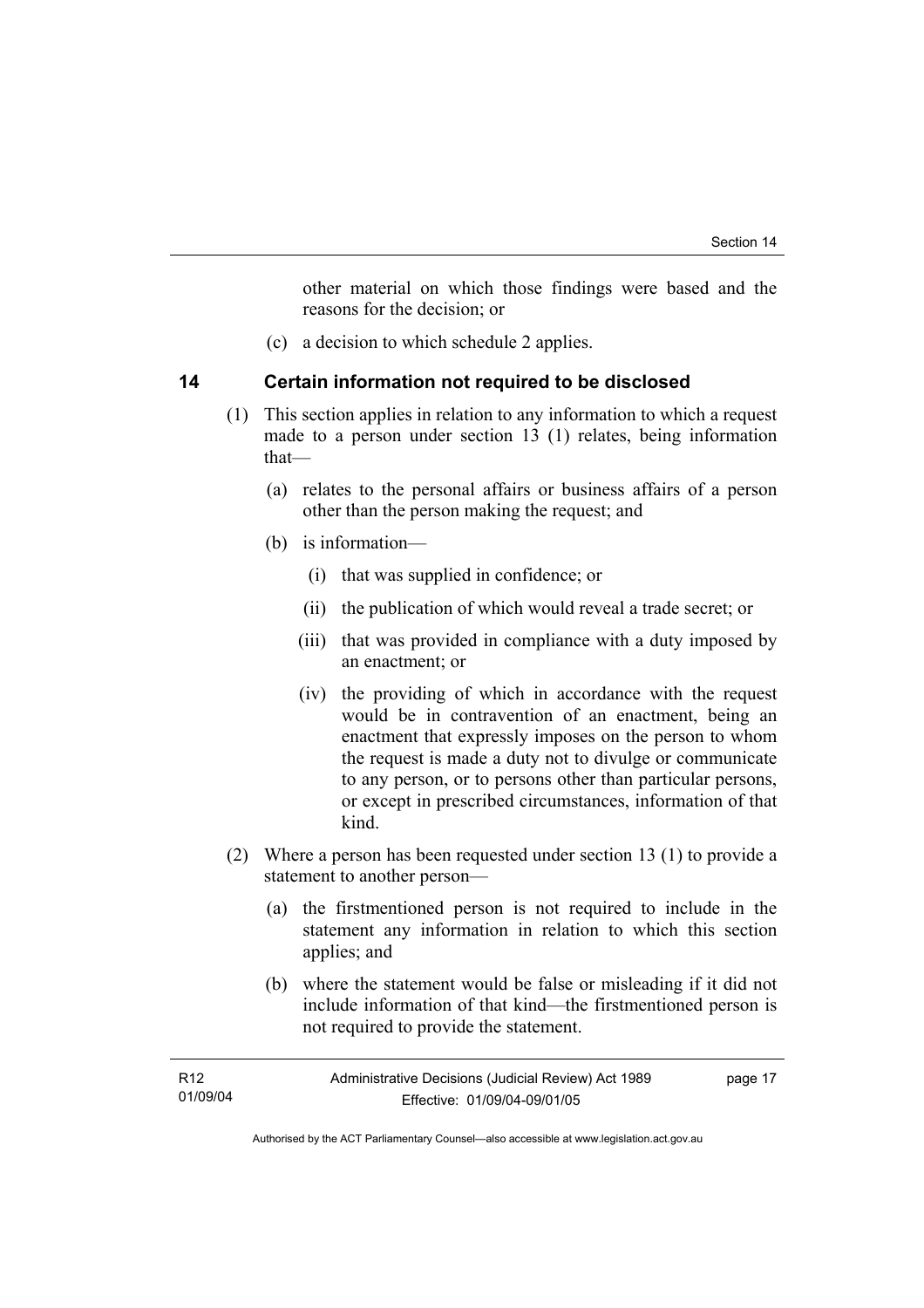- (3) Where, under subsection (2), information is not included in a statement provided by a person or a statement is not provided by a person, the person shall provide a notice in writing to the person who requested the statement—
	- (a) if information is not included in a statement—stating that the information is not so included and giving the reason for not including the information; or
	- (b) if a statement is not provided—stating that the statement will not be provided and giving the reason for not providing the statement.
- (4) Nothing in this section affects the power of the Supreme Court to make an order for the discovery of documents or to require the giving of evidence or the production of documents to the Supreme Court.

# **15 Certification concerning the disclosure of information**

- (1) If the Minister certifies in writing that the disclosure of information concerning a specified matter would be contrary to the public interest—
	- (a) because it would involve the disclosure of deliberations or decisions of the Executive or of a committee of the Executive; or
	- (b) for any other reason specified in the certificate that could form the basis for a claim by the Crown in right of the Territory in a judicial proceeding that the information should not be disclosed;

subsections  $(3)$ ,  $(4)$  and  $(5)$  have effect.

 (2) If the Commonwealth Attorney-General certifies in writing that the disclosure of information concerning a specified matter would be contrary to the public interest—

R12 01/09/04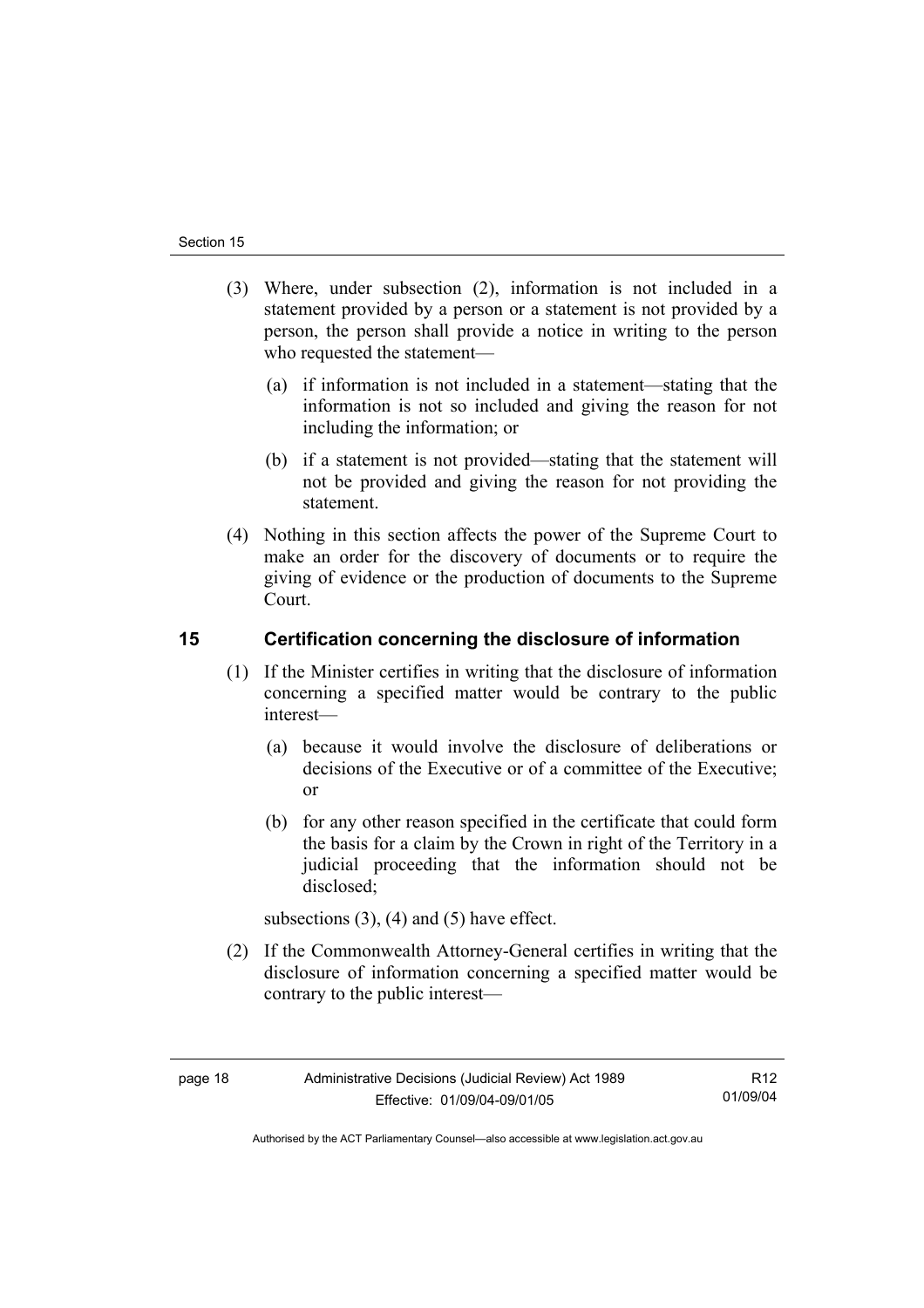- (a) because it would prejudice the security, defence or international relations of the Commonwealth; or
- (b) because it would involve the disclosure of deliberations or decisions of the Commonwealth Cabinet or of a committee of the Cabinet; or
- (c) for any other reason specified in the certificate that could form the basis for a claim by the Crown in right of the Commonwealth in a judicial proceeding that the information should not be disclosed;

subsections  $(3)$ ,  $(4)$  and  $(5)$  have effect.

- (3) Where a person has been requested under section 13 to provide a statement to another person—
	- (a) the firstmentioned person is not required to include in the statement any information in respect of which a certificate has been provided under subsection (1) or (2); and
	- (b) where the statement would be false or misleading if it did not include information of that kind—the firstmentioned person is not required to provide the statement.
- (4) Where, under subsection (3), information is not included in a statement provided by a person or a statement is not provided by a person, the person shall provide a notice in writing to the person who requested the statement—
	- (a) if information is not included in a statement—stating that the information is not so included and giving the reason for not including the information; or
	- (b) if a statement is not provided—stating that the statement will not be provided and giving the reason for not providing the statement.
- (5) Nothing in this section affects the power of the Supreme Court to make an order for the discovery of documents or to require the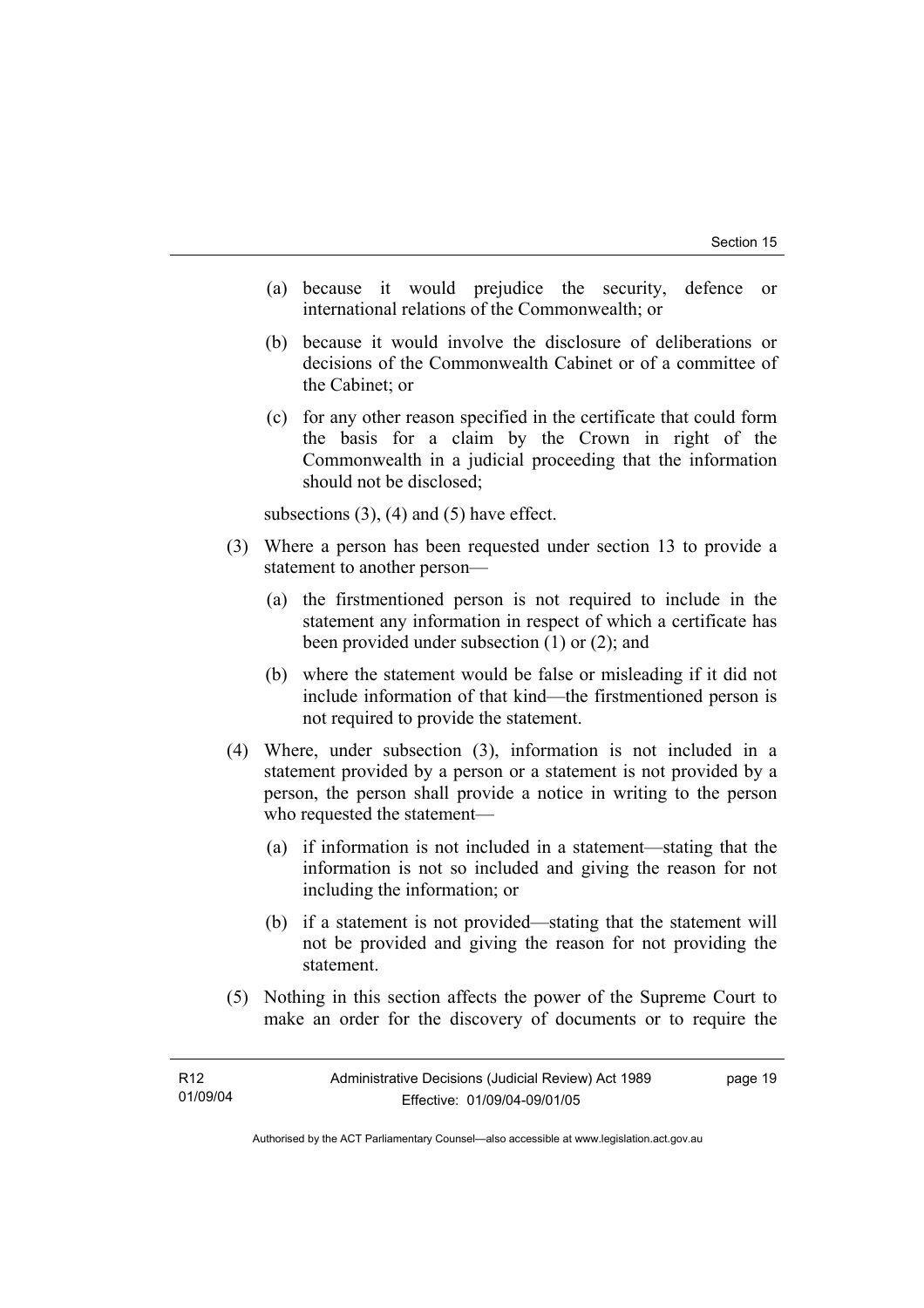giving of evidence or the production of documents to the Supreme Court.

# **16 Stay of proceedings**

- (1) The making of an application to the Supreme Court under section 5 in relation to a decision does not affect the operation of the decision or prevent the implementation of the decision, but—
	- (a) the Supreme Court may, by order, on such conditions (if any) as the Supreme Court determines, suspend the operation of the decision; and
	- (b) the Supreme Court may order, on such conditions (if any) as the Supreme Court determines, a stay of all or any proceedings under the decision.
- (2) The Supreme Court may make an order under subsection (1) on the Supreme Court's own motion or on the application of the person who made the application under section 5.

# **17 Powers of the Supreme Court in respect of applications for order of review**

- (1) On an application for an order of review in respect of a decision, the Supreme Court may, in its discretion, make all or any of the following orders:
	- (a) an order quashing or setting aside the decision, or a part of the decision, with effect from the date of the order or from such earlier or later date as the Supreme Court specifies;
	- (b) an order referring the matter to which the decision relates to the person who made the decision for further consideration, subject to such directions as the Supreme Court thinks fit;
	- (c) an order declaring the rights of the parties in respect of any matter to which the decision relates;

R12 01/09/04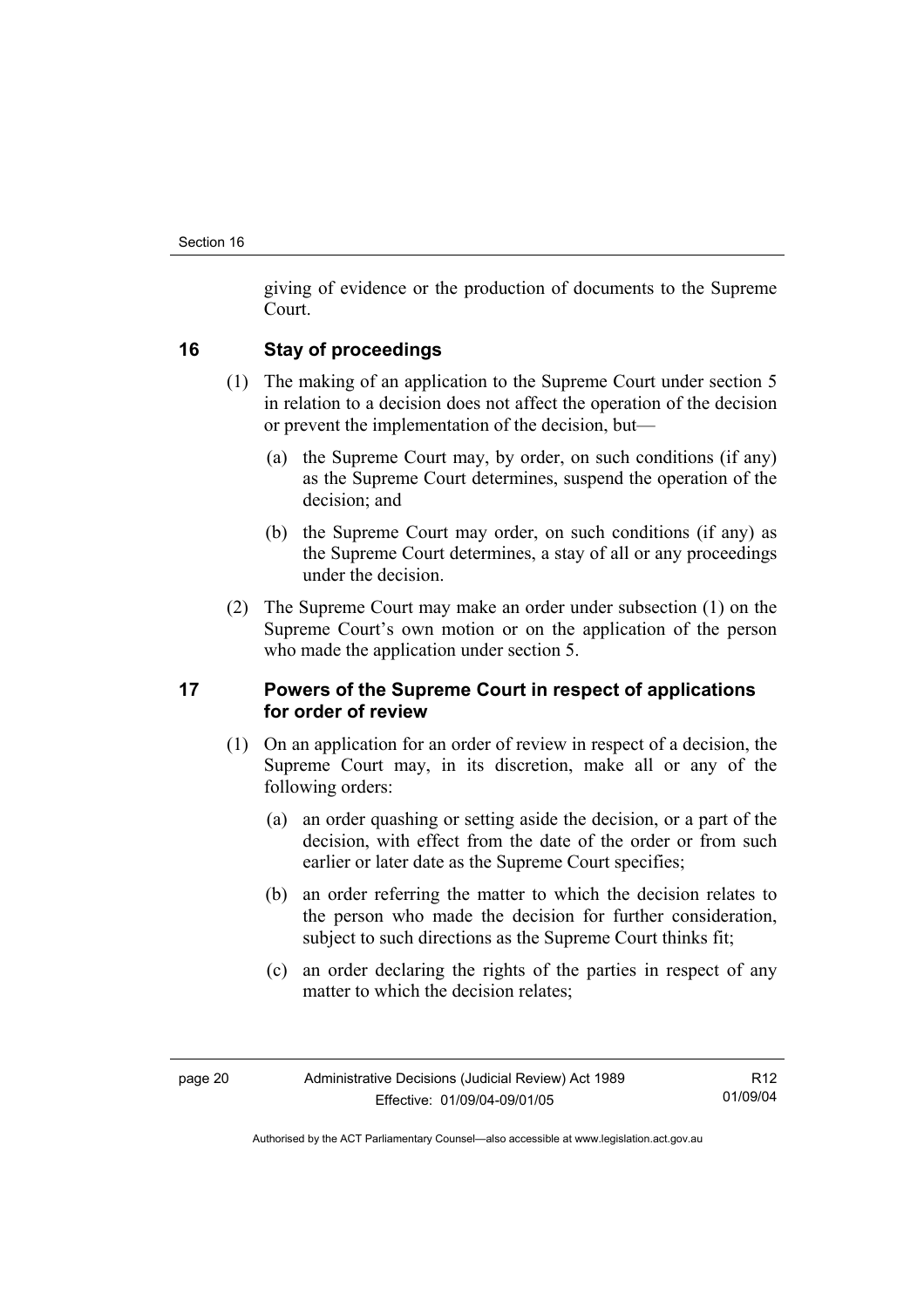- (d) an order directing any of the parties to do, or to refrain from doing, any act or thing in order to do justice between the parties.
- (2) On an application for an order of review in respect of conduct that has been, is being, or is proposed to be, engaged in for the purpose of the making of a decision, the Supreme Court may, in its discretion, make either or both of the following orders:
	- (a) an order declaring the rights of the parties in respect of any matter to which the conduct relates;
	- (b) an order directing any of the parties to do, or to refrain from doing, any act or thing in order to do justice between the parties.
- (3) On an application for an order of review in respect of a failure to make a decision, or in respect of a failure to make a decision within the period within which the decision was required to be made, the Supreme Court may, in its discretion, make all or any of the following orders:
	- (a) an order directing the making of the decision;
	- (b) an order declaring the rights of the parties in relation to the making of the decision;
	- (c) an order directing any of the parties to do, or to refrain from doing, any act or thing in order to do justice between the parties.
- (4) The Supreme Court may at any time, of its own motion or on the application of any party, revoke, vary, or suspend the operation of any order made by it under this section.

## **18 Change in person holding, or performing the duties of, an office**

Where—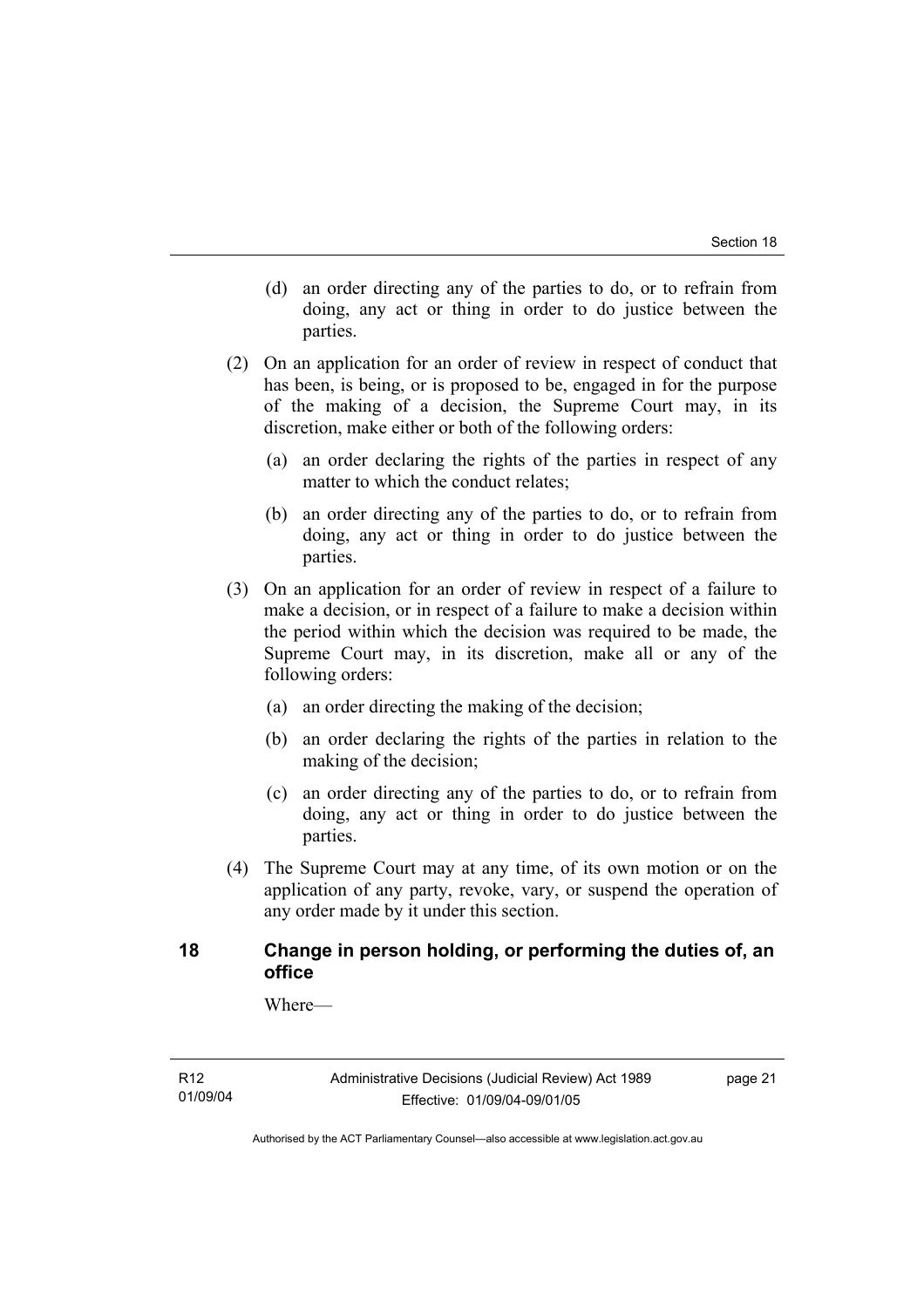- (a) a person has, in the performance of the duties of an office, made a decision in respect of which an application may be made to the Supreme Court under this Act; and
- (b) the person no longer holds, or, for whatever reason, is not performing the duties of, that office;

this Act has effect as if the decision had been made by—

- (c) the person for the time being holding or performing the duties of that office; or
- (d) if there is no person for the time being holding or performing the duties of that office or that office no longer exists—such person as the Minister administering the enactment under which the decision was made, or a person authorised by that Minister, specifies.

# **19 Intervention by Minister or Commonwealth Attorney-General**

- (1) The Minister may, on behalf of the Territory, intervene in a proceeding before the Supreme Court under this Act.
- (2) The Commonwealth Attorney-General may, on behalf of the Commonwealth intervene in a proceeding before the Supreme Court under this Act, being a proceeding involving a matter in respect of which he or she has provided a certificate under section 15 (2).
- (3) Where the Minister or the Commonwealth Attorney-General intervenes in a proceeding under this section—
	- (a) the Supreme Court may, in the proceeding, make such order as to costs against the Territory or the Commonwealth, as the case may be, as the Supreme Court thinks fit; and
	- (b) the Minister or the Commonwealth Attorney-General, as the case may be, shall be taken to be a party to the proceeding.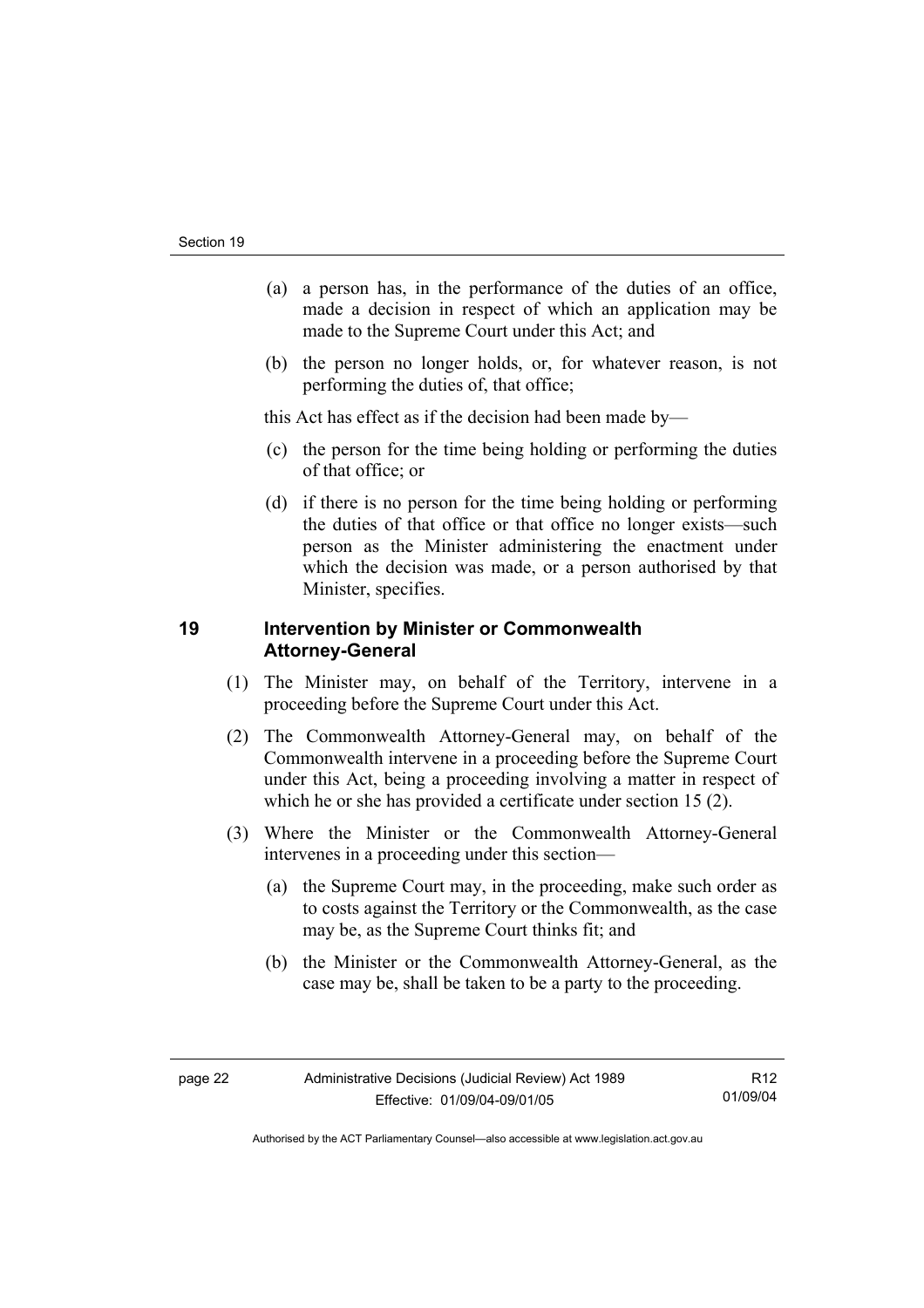### **20 Act not to apply to certain decisions**

- (1) The regulations may declare decisions to be decisions that are not subject to judicial review by the Supreme Court under this Act.
- (2) If a regulation is so made in relation to a decision—
	- (a) section 5 does not apply in relation to that decision; and
	- (b) section 6 does not apply in relation to conduct that has been, is being, or is proposed to be, engaged in for the purpose of making that decision; and
	- (c) section 7 does not apply in relation to a failure to make that decision.
- (3) Regulations made for the purposes of subsection (1) may specify decisions in any way, whether by reference to the nature or subject matter of the decisions, by reference to the enactment or provision of an enactment under which they are made, by reference to the holder of the office by whom they are made, or otherwise.
- (4) Regulations made for the purposes of subsection (1) apply only in relation to decisions made after the regulations take effect.

# **21 Regulation-making power**

The Executive may make regulations for this Act.

*Note* Regulations must be notified, and presented to the Legislative Assembly, under the *Legislation Act 2001*.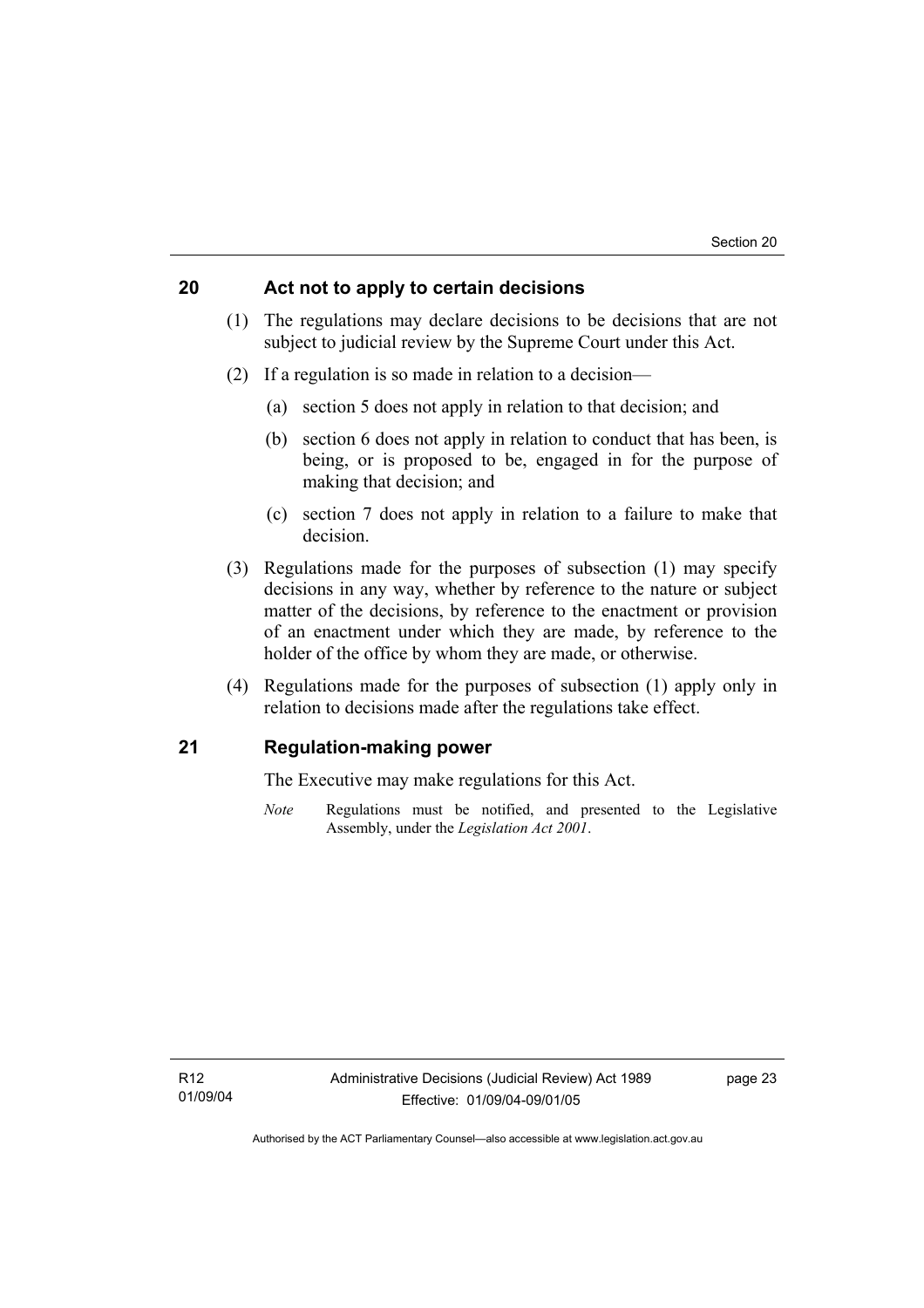# **22 Transitional—sch 1, clause 5**

- (1) A reference in schedule 1, clause 5 to a decision under the *Building Act 2004*, section 96 (Approval of fidelity fund schemes) or section 107 (Suspension or cancellation of approval of approved scheme) includes a reference to a decision made under the *Building Act 1972* (repealed), section 67 (Approval of fidelity fund schemes) or section 78 (Suspension or cancellation of approval of approved scheme).
- (2) This section expires on 1 July 2005.

page 24 Administrative Decisions (Judicial Review) Act 1989 Effective: 01/09/04-09/01/05

R12 01/09/04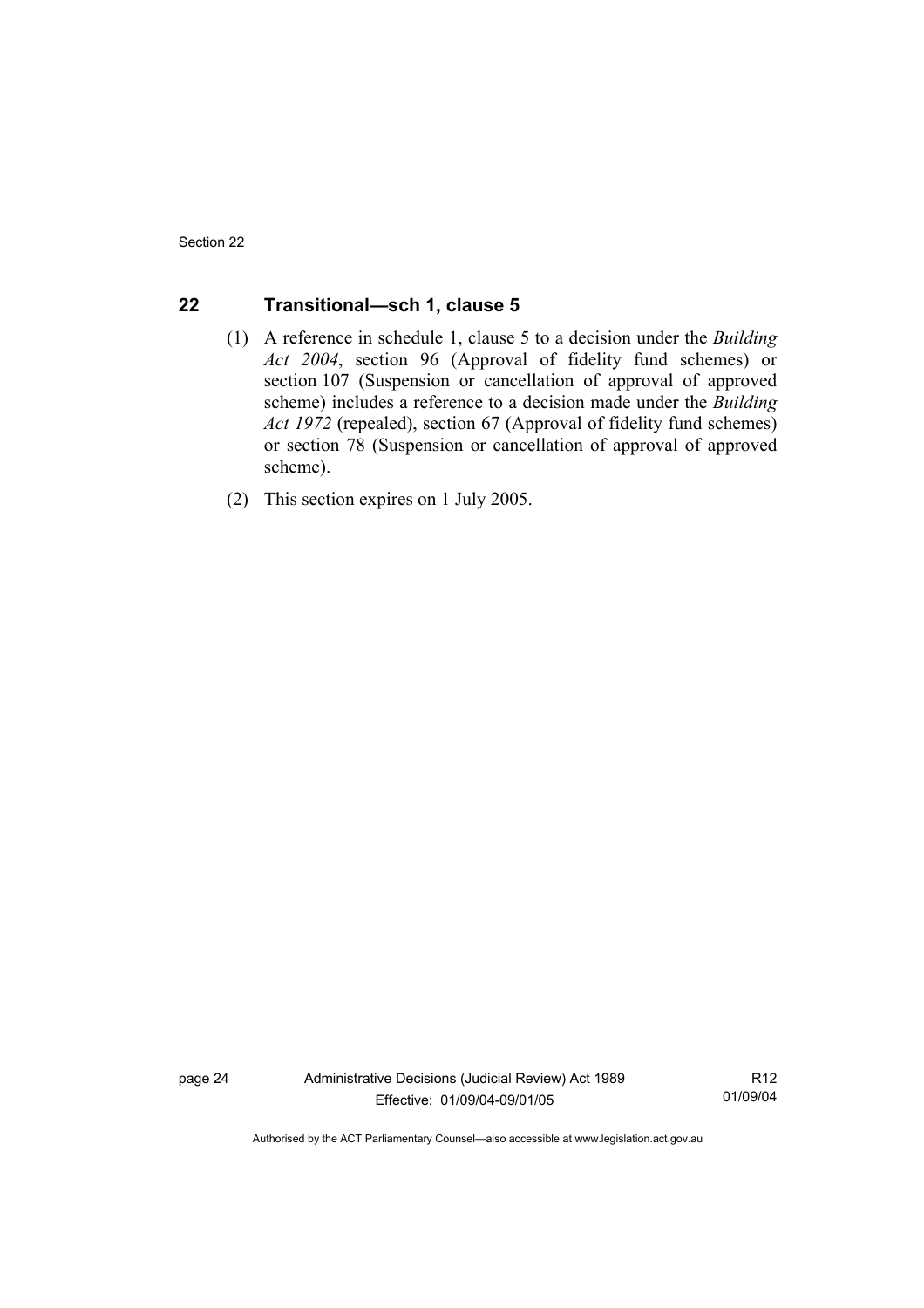# **Schedule 1 Decisions to which this Act does not apply**

(see s 3)

- 1 This Act does not apply to—
	- (a) decisions making, or forming part of the process of making, or leading up to the making of, assessments; or
	- (b) decisions disallowing wholly or partly objections to assessments; or
	- (c) decisions refusing to amend, wholly or partly, assessments;

made under any of the following enactments:

- *Duties Act 1999*;
- *Financial Institutions Duty Act 1987*;
- *Payroll Tax Act 1987*;
- *Stamp Duties and Taxes Act 1987*;
- *Taxation Administration Act 1999*.
- 2 This Act does not apply to decisions made under the following enactments:
	- *Inquiries Act 1991;*
	- *Confiscation of Criminal Assets Act 2003;*
	- *Royal Commissions Act 1991.*
- 3 This Act does not apply to decisions made under—
	- (a) the *Electoral Act 1992*, part 4 (Electorates); and
	- (b) the *Legislation Act 2001*, chapter 5 (Regulatory impact statements for subordinate laws and disallowable instruments).
- 4 This Act does not apply to—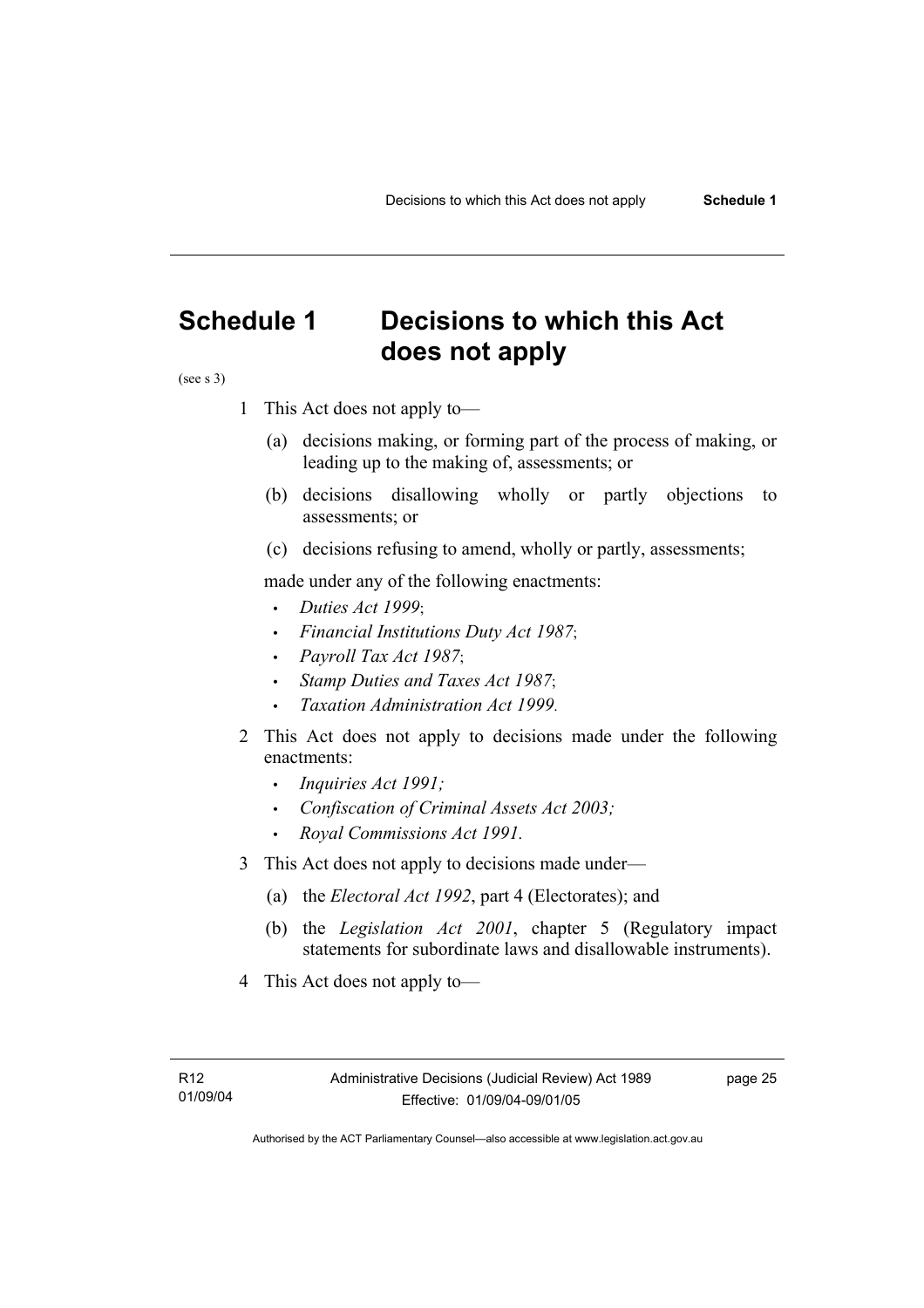- (a) a decision of the Executive under the *Judicial Commissions Act 1994*, section 5 (1), 16 (3) or 18; or
- (b) a decision of a member of the Legislative Assembly to propose a motion in accordance with section 14 (3) (a) of that Act or to give notice of the motion to the Attorney-General in accordance with section 14 (3) (b) of that Act; or
- (c) a decision of the Attorney-General under section 16 (1), 17 (1) or 23 (3) of that Act; or
- (d) a resolution for the examination of a complaint in respect of a judicial officer by a judicial commission passed by the Legislative Assembly under that Act; or
- (e) a decision of a judicial commission under that Act .
- 5 This Act does not apply to a decision under the *Building Act 2004*, section 96 (Approval of fidelity fund schemes) or section 107 (Suspension or cancellation of approval of approved scheme).
- 6 This Act does not apply to decisions of the Minister under the *Plant Diseases Act 2002*, part 3 (Measures for the control of diseases and pests).
- 7 This Act does not apply to decisions under the *Gungahlin Drive Extension Authorisation Act 2004*.
- 8 This Act does not apply to decisions of the Minister under the *Gene Technology (GM Crop Moratorium) Act 2004*, section 7 (Moratorium orders) or section 8 (Exemptions).

R12 01/09/04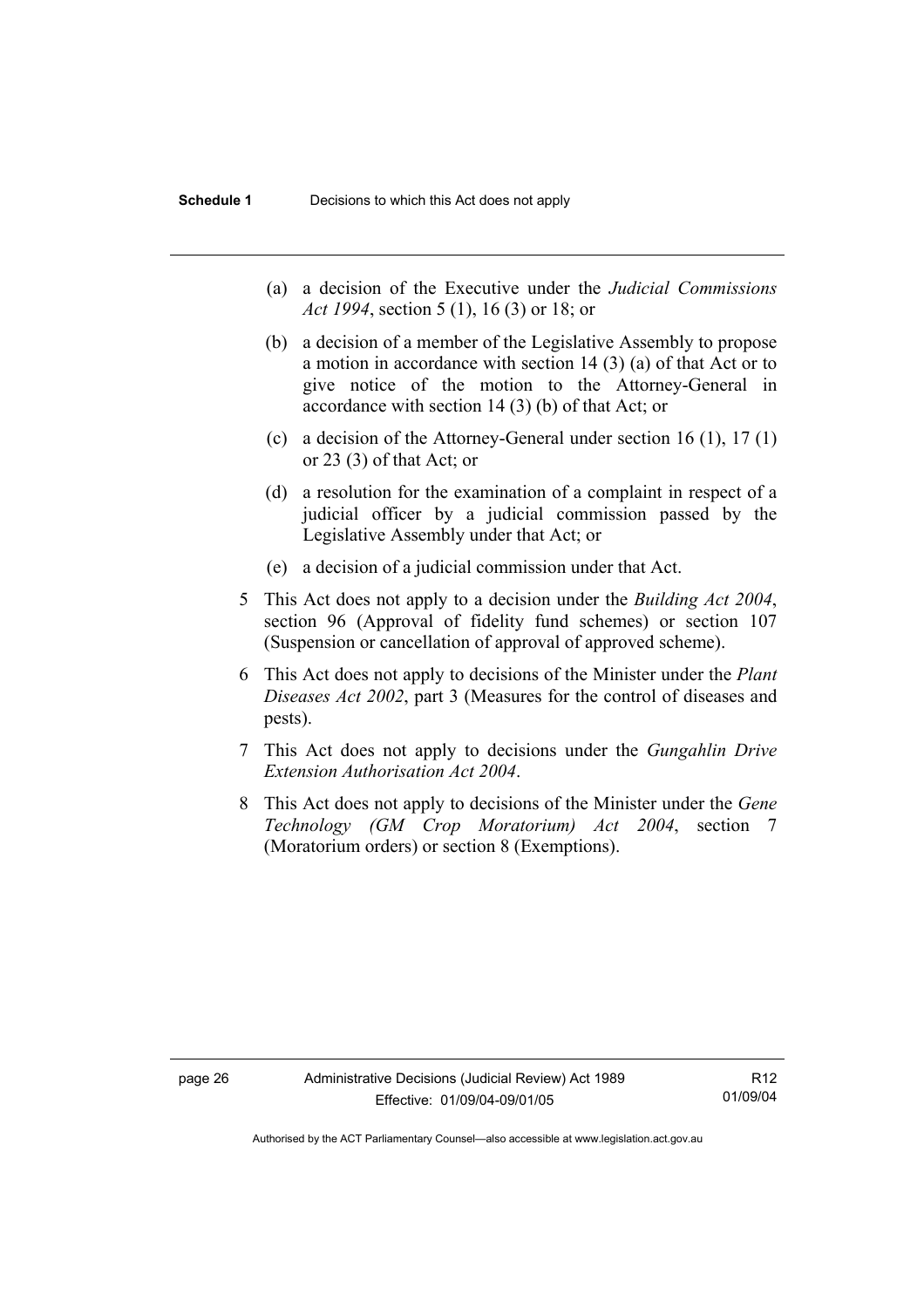# **Schedule 2 Decisions to which section 13 does not apply**

(see s 13)

Section 13 does not apply to any of the following decisions:

- (a) decisions relating to the administration of criminal justice and, in particular—
	- (i) decisions in connection with the investigation or prosecution of persons for offences against a law in force in the Territory; and
	- (ii) decisions in connection with the appointment of investigators or inspectors for the purposes of such investigations; and
	- (iii) decisions in connection with the issue of search warrants under a law in force in the Territory; and
	- (iv) decisions under a law in force in the Territory requiring the production of documents, the giving of information or the summoning of persons as witnesses;
- (b) decisions in connection with the institution or conduct of proceedings in a civil court, including decisions that relate to, or may result in, the bringing of such proceedings for the recovery of pecuniary penalties arising from contraventions of enactments and, in particular—
	- (i) decisions in connection with the investigation of persons for such contraventions; and
	- (ii) decisions in connection with the appointment of investigators or inspectors for the purposes of such investigations; and

Authorised by the ACT Parliamentary Counsel—also accessible at www.legislation.act.gov.au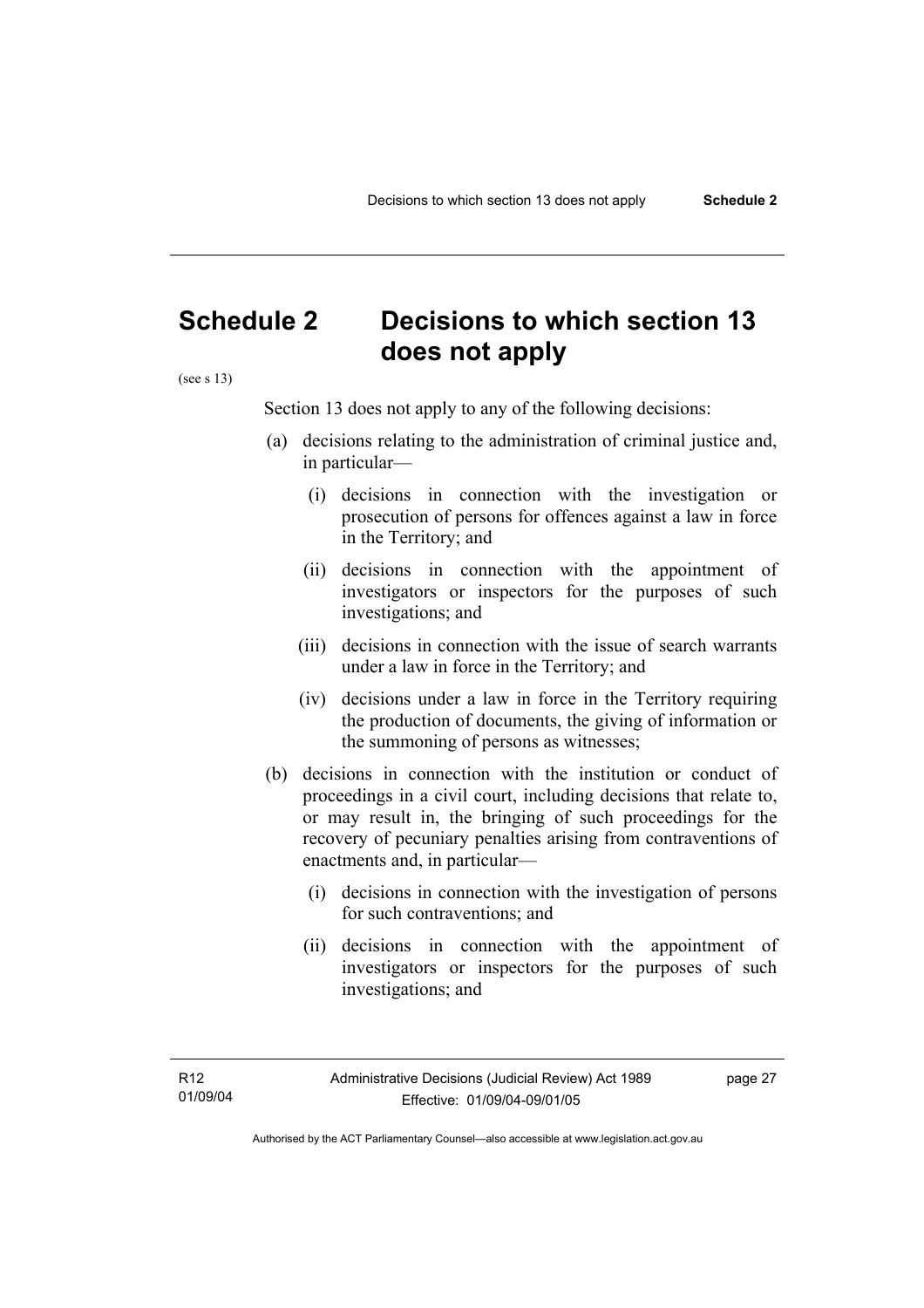- (iii) decisions in connection with the issue of search warrants under enactments; and
- (iv) decisions under enactments requiring the production of documents, the giving of information or the summoning of persons as witnesses;
- (c) decisions authorised by an Act to issue sums out of the public money of the Territory;
- (d) decisions of the Treasurer under the *Financial Management Act 1996*, section 18 (1);
- (e) decisions in connection with the enforcement of judgments or orders for the recovery of money by—
	- (i) the Territory; or
	- (ii) public servants in their official capacities;
- (f) decisions in connection with personnel management (including recruitment, training, promotion and organisation) with respect to the public service other than a decision relating to, and having regard to the particular characteristics of, or other circumstances relating to, a particular person;
- (g) decisions relating to promotions, transfers, temporary performance of duties, of or by individual officers of the public service;
- (h) decisions relating to—
	- (i) the making of appointments to the public service; or
	- (ii) the engagement of persons as employees under the *Public Sector Management Act 1994*; or
	- (iii) the making of appointments under an enactment or to an office established by, or under, an enactment;

R12 01/09/04

Authorised by the ACT Parliamentary Counsel—also accessible at www.legislation.act.gov.au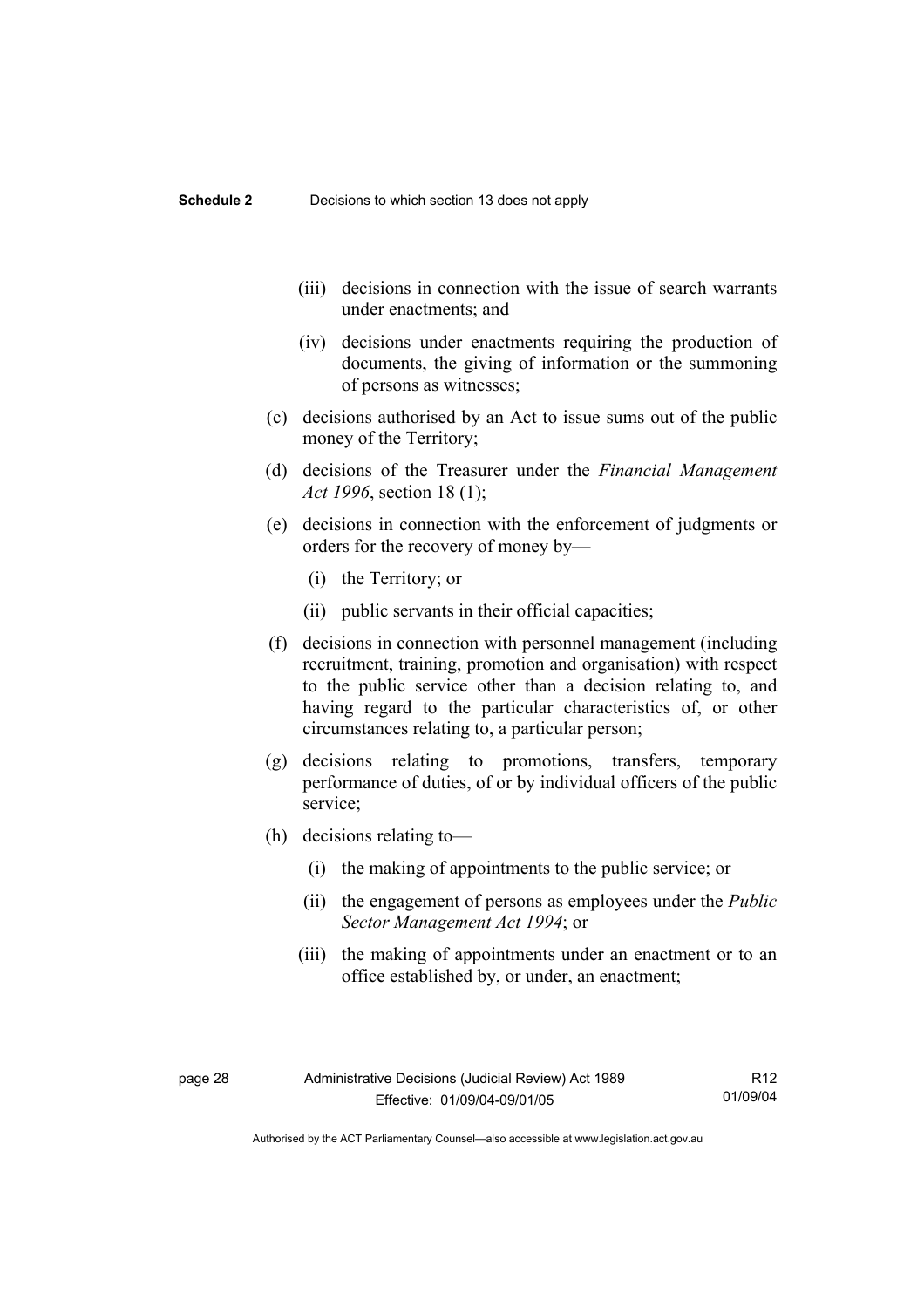- (j) decisions in connection with the prevention or settlement of industrial disputes, or otherwise relating to industrial matters, in respect of the public service;
- (k) decisions relating to the making or terminating of appointments of chief executives under the *Public Sector Management Act 1994*;
- (m) decisions relating to the appointment, or the termination of an appointment, of a person to the office of commissioner for public administration;
- (n) decisions relating to the employment, or the termination of employment, of staff under the *Legislative Assembly (Members' Staff) Act 1989*.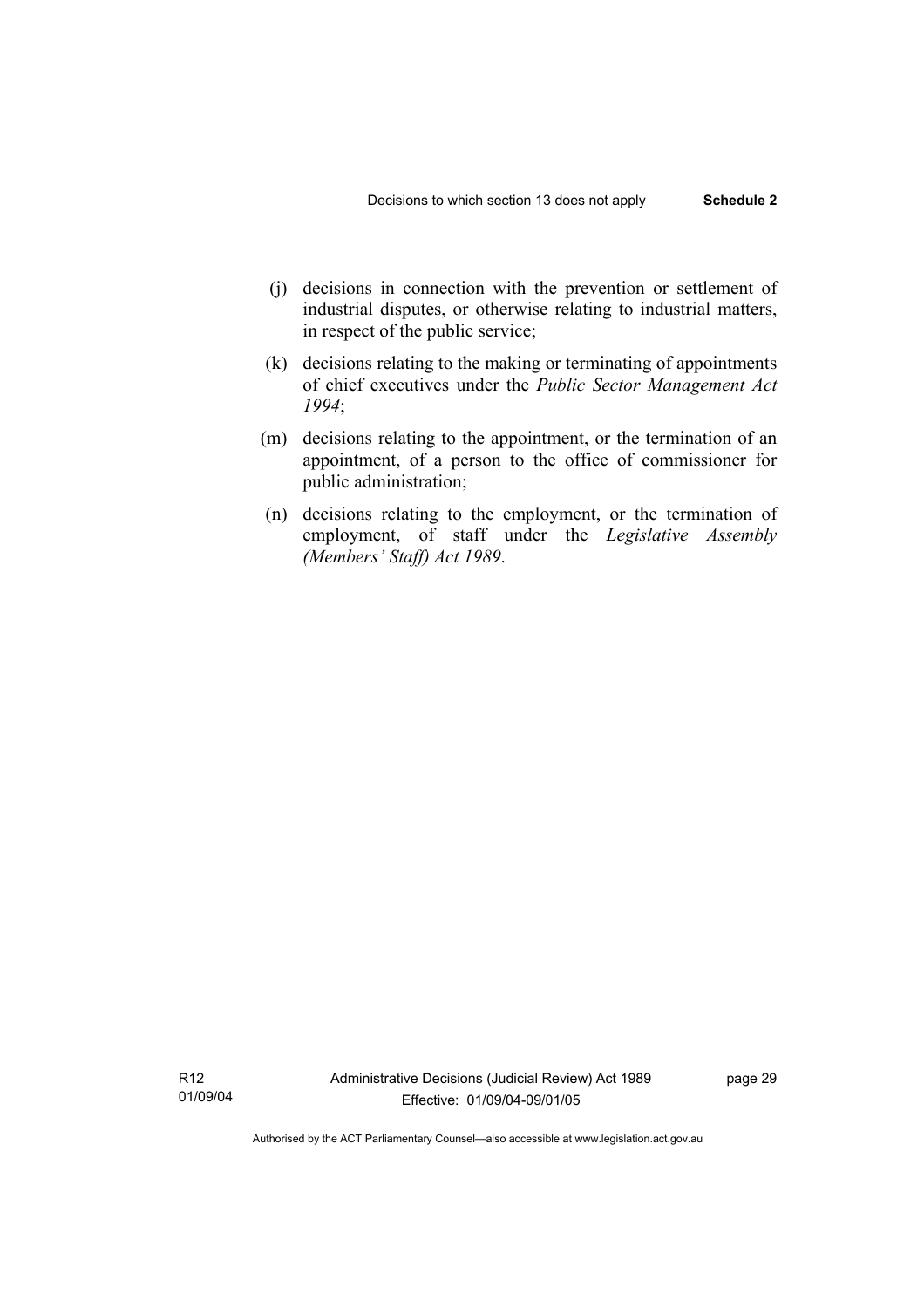1 About the endnotes

# **Endnotes**

# **1 About the endnotes**

Amending and modifying laws are annotated in the legislation history and the amendment history. Current modifications are not included in the republished law but are set out in the endnotes.

Not all editorial amendments made under the *Legislation Act 2001*, part 11.3 are annotated in the amendment history. Full details of any amendments can be obtained from the Parliamentary Counsel's Office.

Uncommenced amending laws and expiries are listed in the legislation history and the amendment history. These details are underlined. Uncommenced provisions and amendments are not included in the republished law but are set out in the last endnote.

If all the provisions of the law have been renumbered, a table of renumbered provisions gives details of previous and current numbering.

The endnotes also include a table of earlier republications.

| $am = amended$<br>$amdt = amendment$<br>$ch = chapter$<br>$cl = clause$<br>$def = definition$<br>$dict = dictionary$<br>disallowed = disallowed by the Legislative<br>Assembly<br>$div = division$<br>$exp = expires/expired$<br>Gaz = Gazette<br>$h dq =$ heading<br>IA = Interpretation Act 1967<br>$ins = inserted/added$<br>$LA =$ Legislation Act 2001<br>$LR =$ legislation register<br>LRA = Legislation (Republication) Act 1996<br>$mod = modified/modification$ | $ord = ordinance$<br>orig = original<br>par = paragraph/subparagraph<br>$pres = present$<br>$prev = previous$<br>$(\text{prev})$ = previously<br>$pt = part$<br>$r = rule/subrule$<br>$reg = regulation/subregulation$<br>$renum = renumbered$<br>$reloc = relocated$<br>$R[X]$ = Republication No<br>$RI = reissue$<br>s = section/subsection<br>$sch = schedule$<br>$sdiv = subdivision$<br>$sub =$ substituted<br>SL = Subordinate Law |
|---------------------------------------------------------------------------------------------------------------------------------------------------------------------------------------------------------------------------------------------------------------------------------------------------------------------------------------------------------------------------------------------------------------------------------------------------------------------------|-------------------------------------------------------------------------------------------------------------------------------------------------------------------------------------------------------------------------------------------------------------------------------------------------------------------------------------------------------------------------------------------------------------------------------------------|
|                                                                                                                                                                                                                                                                                                                                                                                                                                                                           |                                                                                                                                                                                                                                                                                                                                                                                                                                           |
| $o = order$                                                                                                                                                                                                                                                                                                                                                                                                                                                               | underlining = whole or part not commenced                                                                                                                                                                                                                                                                                                                                                                                                 |
| om = omitted/repealed                                                                                                                                                                                                                                                                                                                                                                                                                                                     | or to be expired                                                                                                                                                                                                                                                                                                                                                                                                                          |
|                                                                                                                                                                                                                                                                                                                                                                                                                                                                           |                                                                                                                                                                                                                                                                                                                                                                                                                                           |

# **2 Abbreviation key**

page 30 Administrative Decisions (Judicial Review) Act 1989 Effective: 01/09/04-09/01/05

R12 01/09/04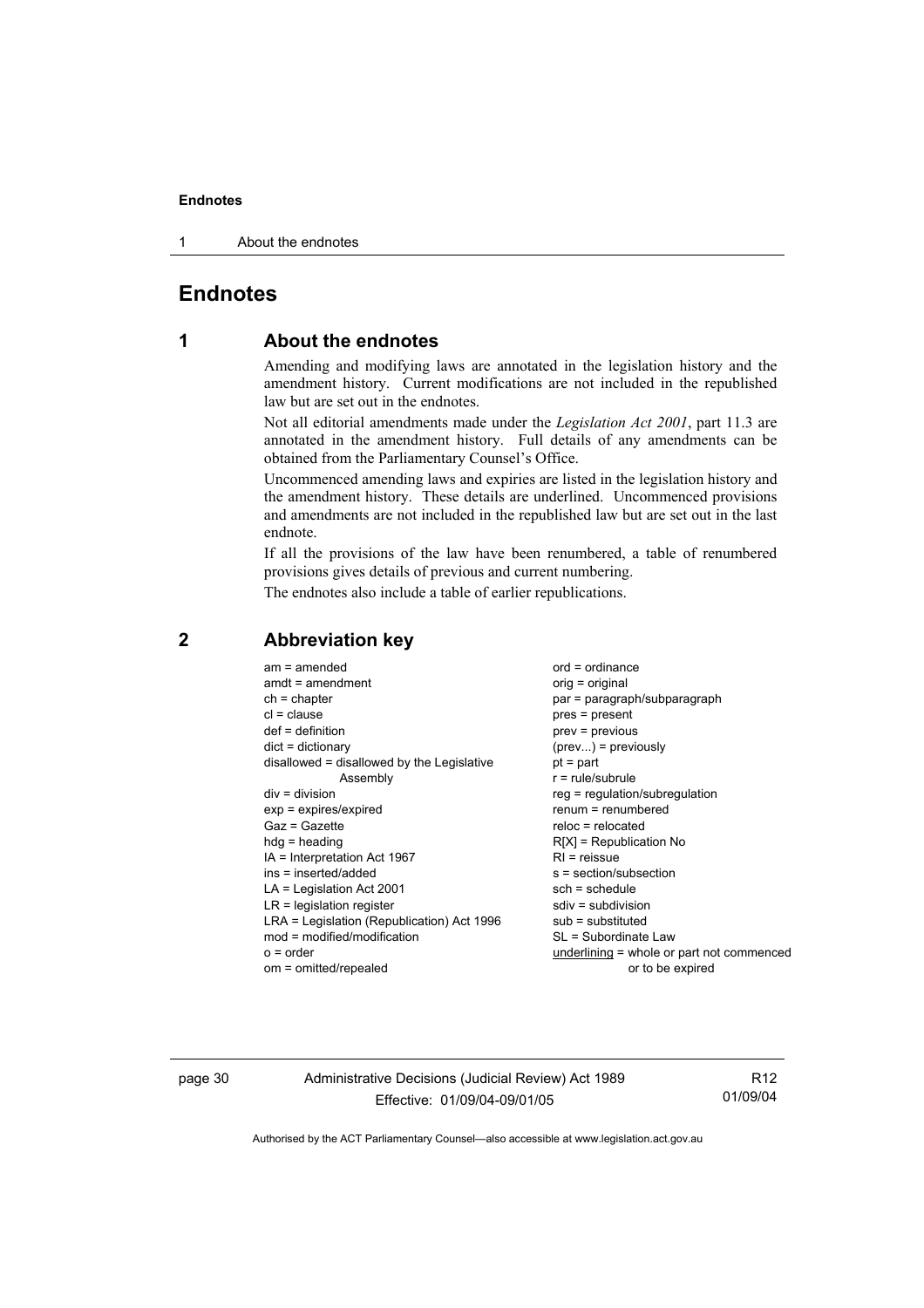## **3 Legislation history**

This Act was originally a Commonwealth ordinance—the *Administrative Decisions (Judicial Review) Ordinance 1989* No 33 (Cwlth).

The *Australian Capital Territory (Self-Government) Act 1988* (Cwlth), s 34 (4) converted most former Commonwealth ordinances in force in the ACT into ACT enactments. This allowed the ACT Legislative Assembly to amend and repeal the laws. This Act was converted into an ACT enactment on 11 May 1989 (selfgovernment day).

As with most ordinances in force in the ACT, the name was changed from *Ordinance* to *Act* by the *Self-Government (Citation of Laws) Act 1989* No 21, s 5 on 11 May 1989 (self-government day).

### **Administrative Decisions (Judicial Review) Act 1989 No 33**

notified 10 May 1989

commenced 11 May 1989 (s 2)

as amended by

### **Royal Commissions and Inquiries (Consequential Provisions) Act 1991 No 3 sch**

notified 1 March 1991 (Gaz 1991 No S7) s 1, s 2 commenced 1 March 1991 (s 2 (1)) sch commenced 1 May 1991 (s 2 (2) and Gaz 1991 No 16)

### **Administrative Decisions (Judicial Review) (Amendment) Act 1991 No 102**

notified 15 January 1992 (Gaz 1991 No S3) s 1, s 2 commenced 15 January 1992 (s 2 (1)) remainder (ss 3-5) commenced 15 July 1992 (s 2 (3))

### **Electoral Act 1992 No 71 s 53**

notified 8 December 1992 (Gaz 1992 No S218) s 1, s 2 commenced 8 December 1992 (s 2 (1)) s 53 commenced 21 December 1992 (s 2 (2) and Gaz 1992 No S243)

### **Administrative Decisions (Judicial Review) (Amendment) Act 1993 No 65**

notified 6 September 1993 (Gaz 1993 No S172) commenced 6 September 1993 (s 2)

R12 01/09/04 page 31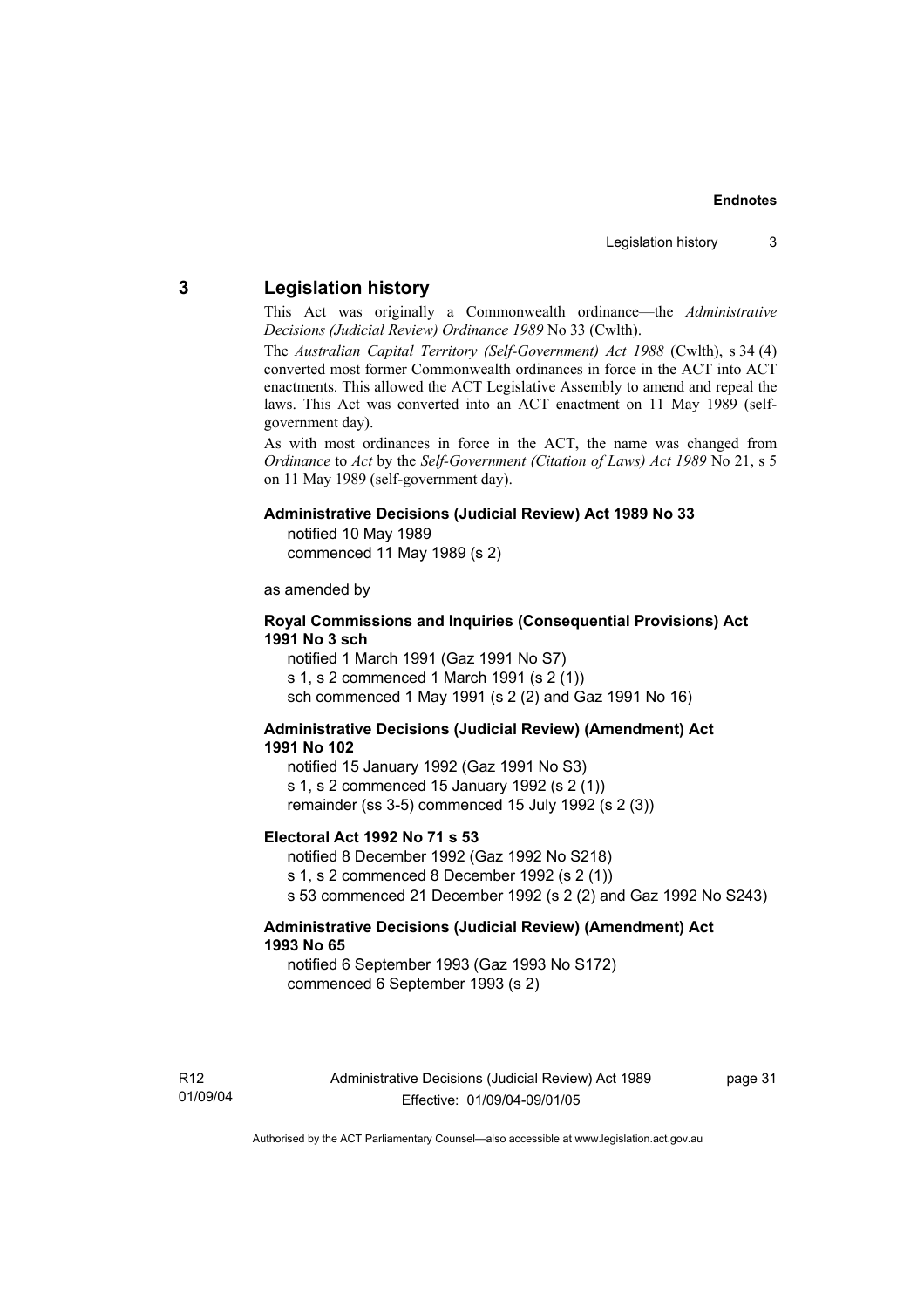| Legislation history<br>3 |  |
|--------------------------|--|
|--------------------------|--|

| Supreme Court (Amendment) Act (No 2) 1993 No 91 sch 3<br>notified 17 December 1993 (Gaz 1993 No S258)<br>sch 3 commenced 17 December 1993 (s 2)<br><b>Judicial Commissions (Consequential Amendments) Act</b><br>1994 No 10 s 4<br>notified 14 March 1994 (Gaz 1994 No S44)<br>s 4 commenced 14 March 1994 (s 2)<br><b>Public Sector Management (Consequential and Transitional</b><br>Provisions) Act 1994 No 38 sch 1 pt 3<br>notified 30 June 1994 (Gaz 1994 No S121)<br>s 1, s 2 commenced 30 June 1994 (s 2 (1))<br>sch 1 pt 3 commenced 1 July 1994 (s 2 (2) and Gaz 1994 No S142)<br>Financial Management and Audit (Consequential and Transitional<br>Provisions) Act 1996 No 26 sch pt 1<br>notified 1 July 1996 (Gaz 1996 No S130)<br>sch pt 1 commenced 1 July 1996 (s 2)<br>Land (Planning and Environment) (Amendment) Act (No 3) 1996<br>No 85 s 88<br>notified 24 December 1996 (Gaz 1996 No S345)<br>s 1, s 2 commenced 24 December 1996 (s 2 (1))<br>s 88 commenced 24 June 1997 (s 2 (3))<br>Tobacco Licensing (Amendment) Act 1998 No 18 sch 1<br>notified 10 July 1998 (Gaz 1998 No S190)<br>commenced 10 July 1998 (s 2)<br><b>Taxation Administration (Consequential and Transitional Provisions)</b><br>Act 1999 No 5 sch 2<br>notified 1 March 1999 (Gaz 1999 No S8)<br>s 1, s 2 commenced 1 March 1999 (s 2 (1))<br>sch 2 commenced 1 March 1999 (s 2 (2))<br>Duties (Consequential and Transitional Provisions) Act 1999 No 8<br>s <sub>33</sub><br>notified 1 March 1999 (Gaz 1999 No S8)<br>ss 1-3 commenced 1 March 1999 (s 2 (1))<br>commenced 1 March 1999 (s 2 (2)) |  |
|-----------------------------------------------------------------------------------------------------------------------------------------------------------------------------------------------------------------------------------------------------------------------------------------------------------------------------------------------------------------------------------------------------------------------------------------------------------------------------------------------------------------------------------------------------------------------------------------------------------------------------------------------------------------------------------------------------------------------------------------------------------------------------------------------------------------------------------------------------------------------------------------------------------------------------------------------------------------------------------------------------------------------------------------------------------------------------------------------------------------------------------------------------------------------------------------------------------------------------------------------------------------------------------------------------------------------------------------------------------------------------------------------------------------------------------------------------------------------------------------------------------------------------------------------------------------------------------------------------|--|
|                                                                                                                                                                                                                                                                                                                                                                                                                                                                                                                                                                                                                                                                                                                                                                                                                                                                                                                                                                                                                                                                                                                                                                                                                                                                                                                                                                                                                                                                                                                                                                                                     |  |
|                                                                                                                                                                                                                                                                                                                                                                                                                                                                                                                                                                                                                                                                                                                                                                                                                                                                                                                                                                                                                                                                                                                                                                                                                                                                                                                                                                                                                                                                                                                                                                                                     |  |
|                                                                                                                                                                                                                                                                                                                                                                                                                                                                                                                                                                                                                                                                                                                                                                                                                                                                                                                                                                                                                                                                                                                                                                                                                                                                                                                                                                                                                                                                                                                                                                                                     |  |
|                                                                                                                                                                                                                                                                                                                                                                                                                                                                                                                                                                                                                                                                                                                                                                                                                                                                                                                                                                                                                                                                                                                                                                                                                                                                                                                                                                                                                                                                                                                                                                                                     |  |
|                                                                                                                                                                                                                                                                                                                                                                                                                                                                                                                                                                                                                                                                                                                                                                                                                                                                                                                                                                                                                                                                                                                                                                                                                                                                                                                                                                                                                                                                                                                                                                                                     |  |
|                                                                                                                                                                                                                                                                                                                                                                                                                                                                                                                                                                                                                                                                                                                                                                                                                                                                                                                                                                                                                                                                                                                                                                                                                                                                                                                                                                                                                                                                                                                                                                                                     |  |
|                                                                                                                                                                                                                                                                                                                                                                                                                                                                                                                                                                                                                                                                                                                                                                                                                                                                                                                                                                                                                                                                                                                                                                                                                                                                                                                                                                                                                                                                                                                                                                                                     |  |
|                                                                                                                                                                                                                                                                                                                                                                                                                                                                                                                                                                                                                                                                                                                                                                                                                                                                                                                                                                                                                                                                                                                                                                                                                                                                                                                                                                                                                                                                                                                                                                                                     |  |

page 32 Administrative Decisions (Judicial Review) Act 1989 Effective: 01/09/04-09/01/05

R12 01/09/04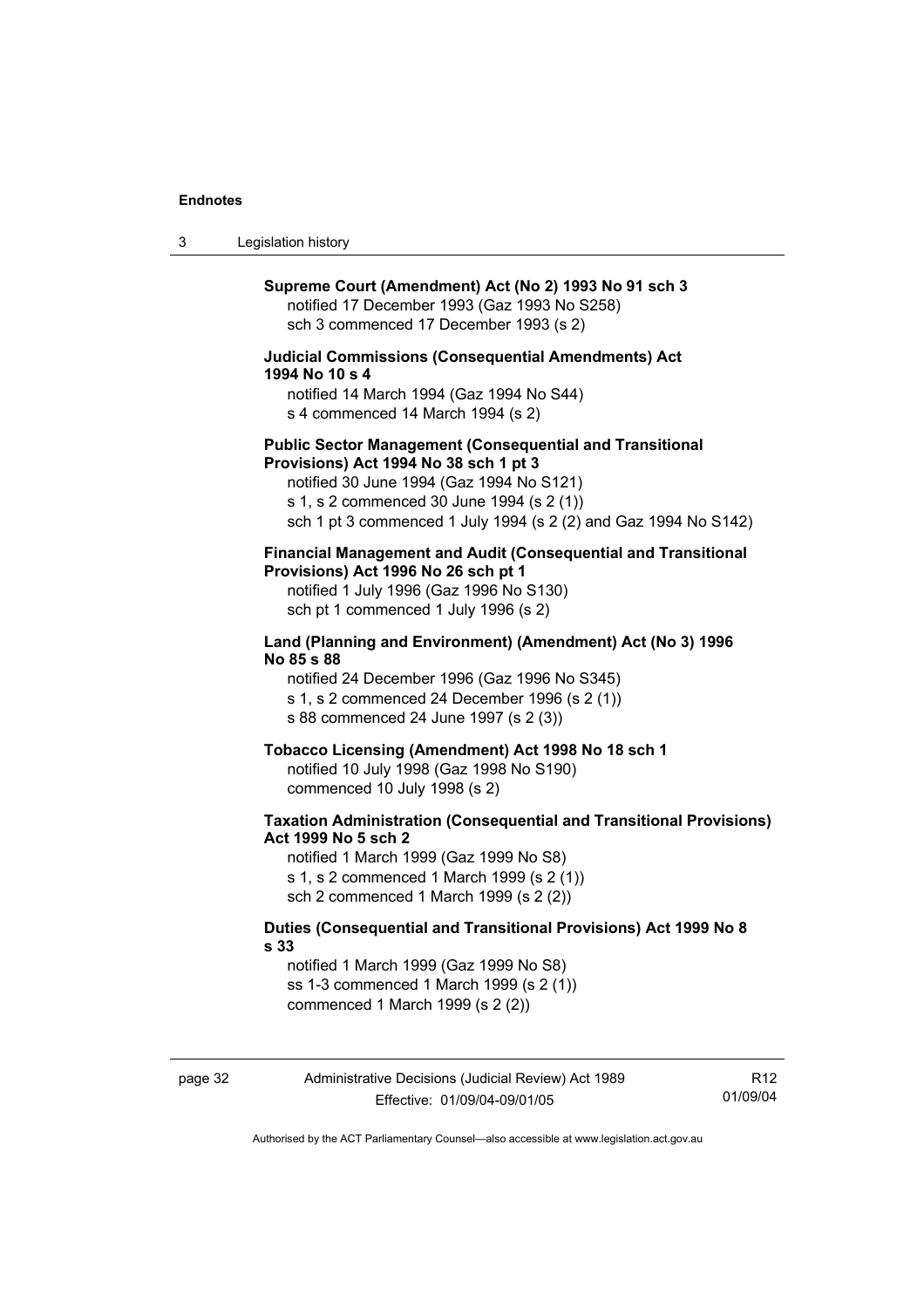### **Law Reform (Miscellaneous Provisions) Act 1999 No 66 sch 3**

notified 10 November 1999 (1999 No 45) commenced 10 November 1999 (s 2)

### **Tobacco Amendment Act 2000 No 16 sch 3 pt 1**

notified 20 April 2000 (Gaz 2000 No 16) s 1, s 2 commenced 20 April 2000 (s 2 (1)) sch 3 pt 1 commenced 1 July 2000 (s 2 (3))

### **Subordinate Laws Amendment Act 2000 No 71 sch 2**

notified 21 December 2000 (Gaz 2000 No S69) s 1, s 2 commenced 21 December 2000 (IA s 10B) sch 2 commenced 21 June 2001 (IA s 10E)

### **Legislation (Consequential Amendments) Act 2001 No 44 pt 6**

notified 26 July 2001 (Gaz 2001 No 30) s 1, s 2 commenced 26 July 2001 (IA s 10B) pt 6 commenced 12 September 2001 (s 2 and Gaz 2001 No S65)

### **Building Amendment Act 2002 No 15 s 14**

notified LR 17 May 2002

s 1, s 2 commenced 17 May 2002 (LA s 75)

s 14 commenced 18 May 2002 (s 2)

### **Plant Diseases Act 2002 A2002-42 s 44**

notified LR 2 December 2002 s 1, s 2 commenced 2 December 2002 (LA s 75 (1)) s 44 commenced 2 June 2003 (s 2 and LA s 79)

### **Confiscation of Criminal Assets Act 2003 A2003-8 sch 1 pt 1.1**

notified LR 27 March 2003 s 1, s 2 commenced 27 March 2003 (LA s 75 (1)) sch 1 pt 1.1 commenced 15 August 2003 (s 2 and CN2003-7)

### **Construction Occupations Legislation Amendment Act 2004 A2004-13 sch 2 pt 2.1**

notified LR 26 March 2004

s 1, s 2 commenced 26 March 2004 (LA s 75 (1)) sch 2 pt 2.1 commenced 1 September 2004 (s 2 and see Construction Occupations (Licensing) Act 2004 A2004-12, s 2 and CN2004-8)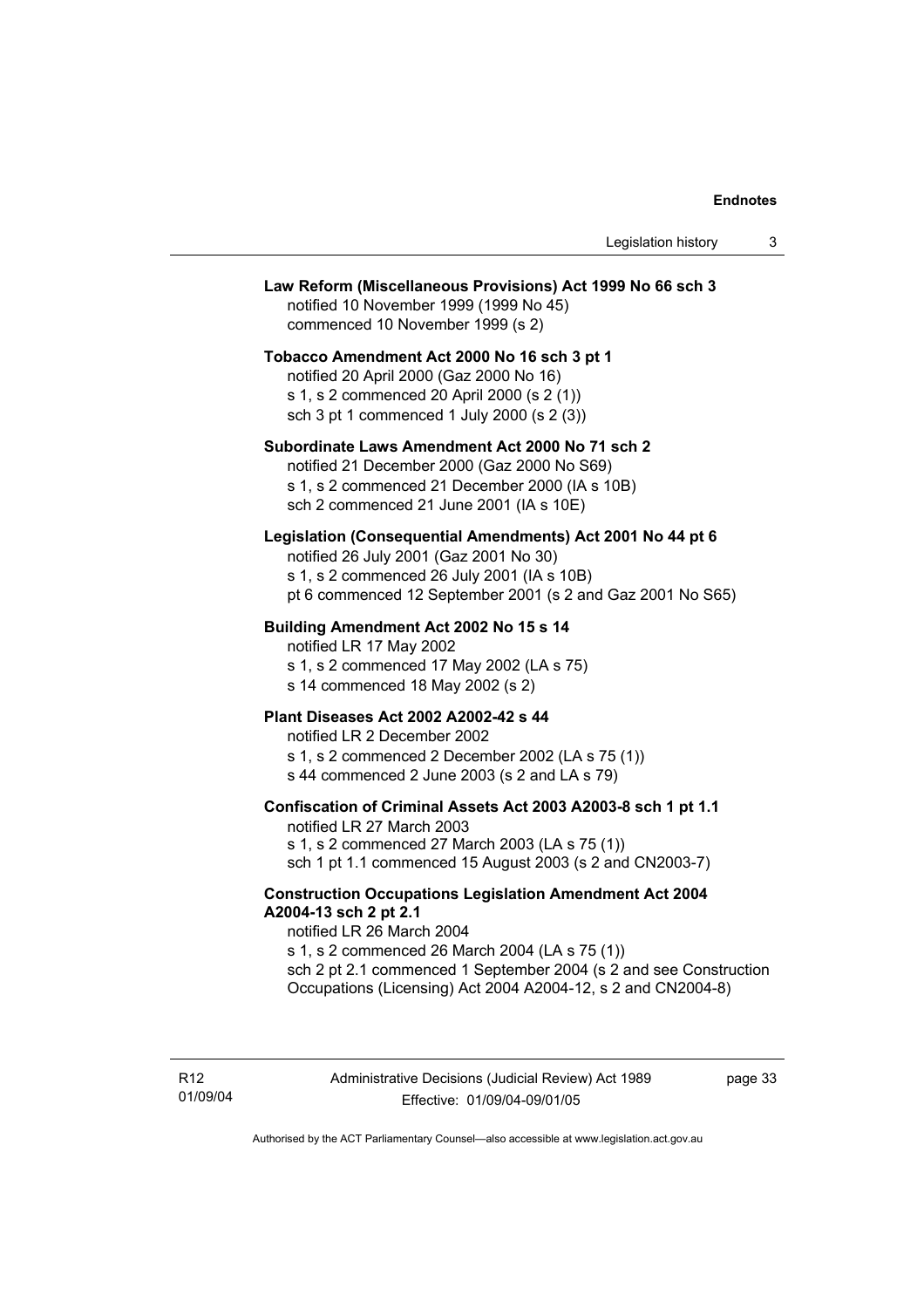| 4 | Amendment history |
|---|-------------------|
|---|-------------------|

### **Gungahlin Drive Extension Authorisation Act 2004 A2004-27 s 15**

notified LR 26 May 2004

s 1, s 2 commenced 26 May 2004 (LA s 75 (1))

s 15 commenced 27 May 2004 (s 2)

### **Gene Technology (GM Crop Moratorium) Act 2004 A2004-40 s 40**

notified LR 9 July 2004

s 1, s 2 commenced 9 July 2004 (LA s 75 (1))

s 40 commenced 10 July 2004 (s 2)

## **4 Amendment history**

**Commencement**  s 2 om 2001 No 44 amdt 1.42 **Interpretation**  s 3 am 1991 No 102 s 4; 1993 No 65 s 4; 1996 No 85 s 88; 2001 No 44 amdts 1.43-1.45 def *duty* am 1994 No 38 sch 1 pt 3 def *enactment* am 1999 No 66 sch 3 def *rules of court* am 1993 No 91 sch 3 **Effect of Act on other rights**  s 9 am 1991 No 102 s 5; 1993 No 65 s 5; 1999 No 66 sch 3 **Stay of proceedings**  s 16 am 1999 No 66 sch 3 **Regulation-making power**  s 21 sub 2001 No 44 amdt 1.46 **Transitional—sch 1, clause 5**  s 22 ins A2004-13 amdt 2.1 exp 1 July 2005 (s 22 (2)) **Decisions to which this Act does not apply**  sch 1 am 1991 No 3 sch; 1992 No 71 s 53; 1994 No 10 s 4; 1998 No 18 sch 1; 1999 No 5 sch 2; 1999 No 8 s 33; 2000 No 16 sch 3 pt 1; 2001 No 44 amdt 1.47; 2002 No 15 s 14; A2002- 42, s 44; A2003-8 amdt 1.1; A2004-13 amdt 2.2; A2004-27 s 15; A2004-40 s 40 **Decisions to which section 13 does not apply**  sch 2 am 1994 No 38 sch 1 pt 3; 1996 No 26 sch

## page 34 Administrative Decisions (Judicial Review) Act 1989 Effective: 01/09/04-09/01/05

R12 01/09/04